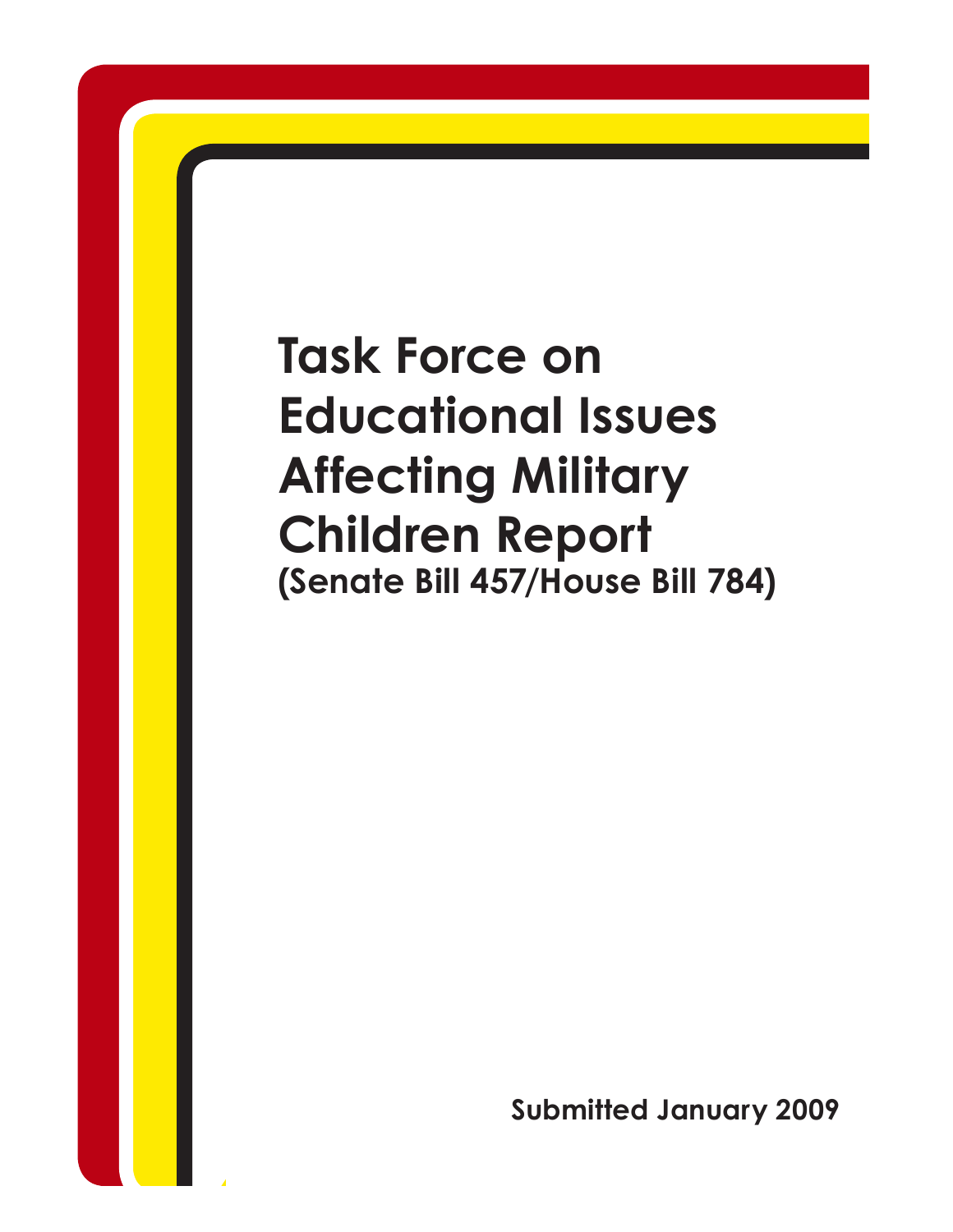# **Task Force on Educational Issues Affecting Military Children Report**

#### **TASK FORCE MEMBERSHIP**

**Ms. Candace Wheeler Task Force Chair** Deputy Director of Government Relations, National Military Families Association

**Senator John Astle** Senate of Maryland

**Ms. Linda Redwine‑Bell** Youth Education Support Services Director/School Liaison Officer, Fort Meade Army Base

**Ms. Mary Gable** Director of Instructional Programs/BRAC Liaison Maryland State Department of Education

**Mr. Eddie Scott** Principal, Meade Middle School

**Ms. Tricia Johnson** Maryland Association of Boards of Education

**Delegate Anne Kaiser** Maryland House of Delegates

**Ms. Eileen Campbell** School Liaison Officer, Aberdeen Proving Ground

**Dr. Michael Martirano** Local Superintendent, St. Maryʹs Public Schools

**Mr. Joseph Schmitz** Principal, Fallston High School

#### **TASK FORCE STAFF**

**Ms. Heather Bradbury** Maryland State Department of Education

> Submitted January 2009 Page 1 of 21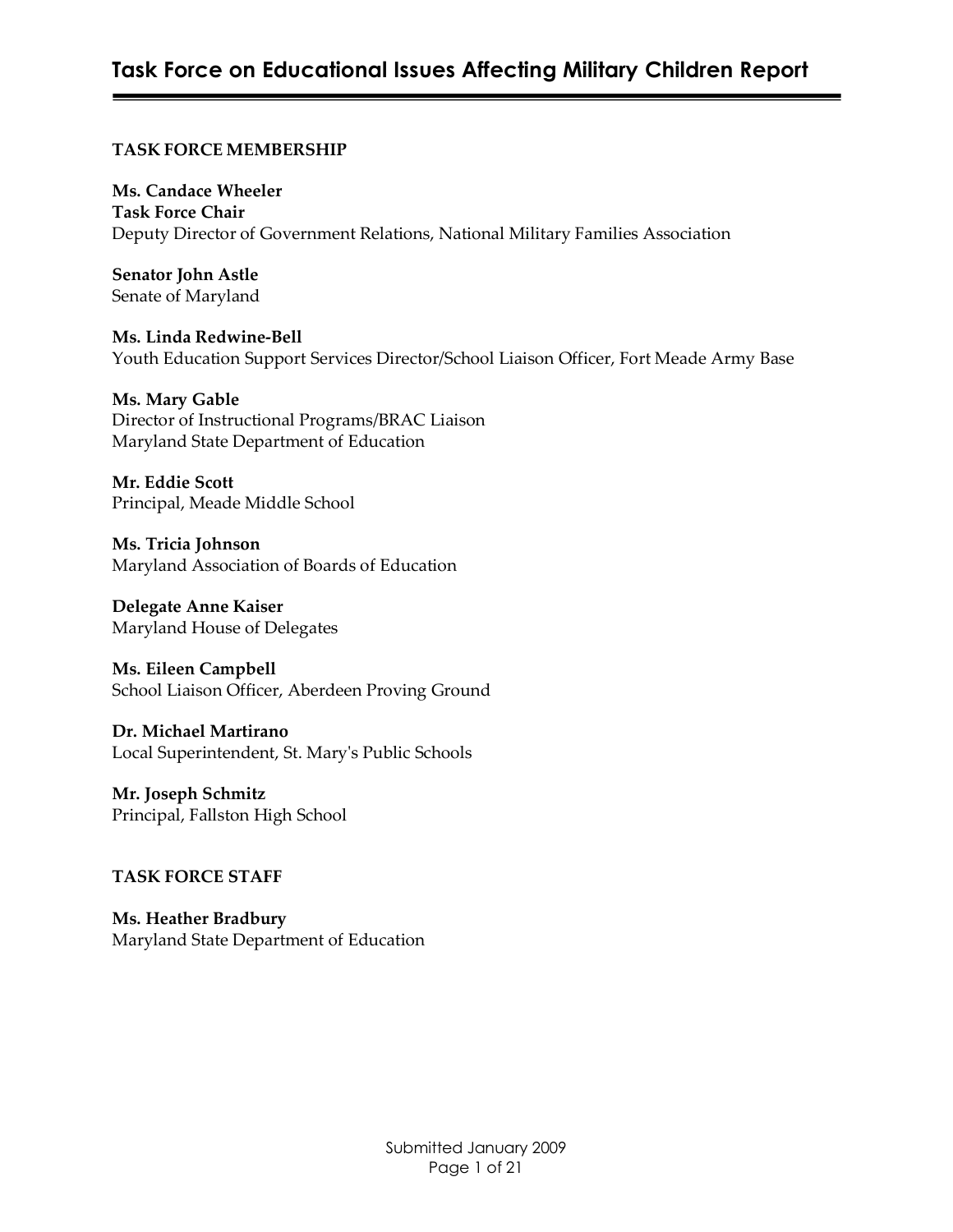#### **SUMMARY of TASK FORCE DUTIES**

- · Identify and examine educational issues affecting military families
- Identify and examine existing State efforts to ease the transition of children of military families into Maryland schools
- · Make recommendations on efforts that could ease the transition of children of military families into Maryland schools
- · Examine and make recommendations on issues surrounding the feasibility of the State joining the Interstate Compact on Educational Opportunities for Military Children.

#### **Specific Topics of Interest**

- · The awarding of credit for previously completed work.
- The timely receipt of paperwork necessary for local school systems to facilitate transfers of children of military families to Maryland schools.
- · The opportunity for children of military families transitioning to Maryland schools to graduate on time and the affect of the State's graduation requirements on children of military families.
- · The transitioning of children of military families with disabilities.
- · The participation of children of military families in extracurricular activities.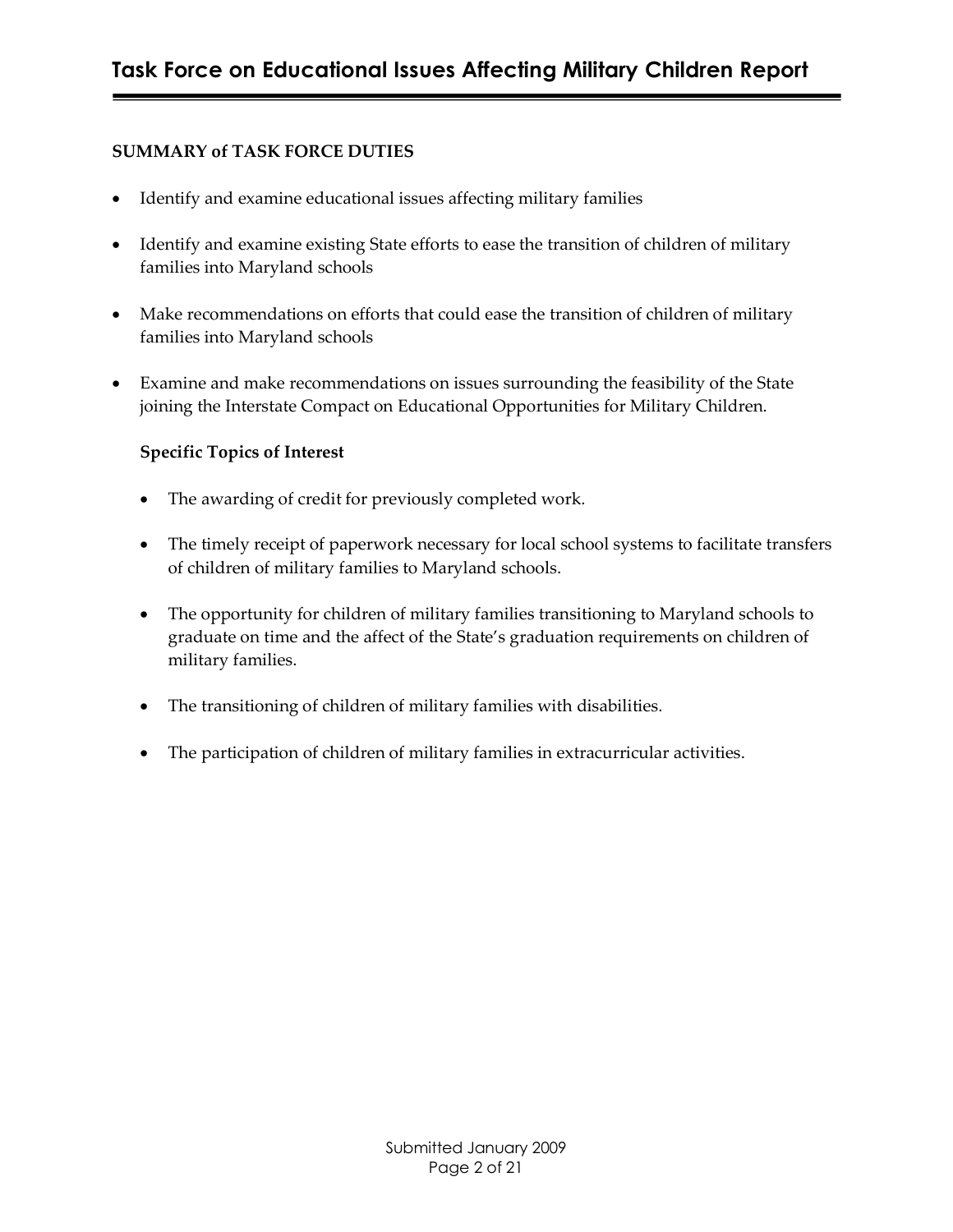Military personnel are required to relocate as duty calls, whether the duty keeps them in country or requires transfer or deployment overseas. One of the most important issues for a military family when relocating is education. On average, children in military families will change schools six to nine times between kindergarten and 12<sup>th</sup> grade. In the current climate of the U.S. military forces, particularly the Army, these families must also consider the possibility of long deployments of one parent, and in some cases two, to areas of conflict.

The Council of State Government (CSG), in cooperation with the U.S. Department of Defense Office of Personnel and Readiness, brought together a wide variety of officials, stakeholders, and military families to identify specific educational issues impacting military families when relocating or during periods of deployment, and potential remedies. The end result of these meetings was the creation of the Interstate Compact on Educational Opportunity for Military Children.

Interstate compacts are contracts between two or more states creating an agreement on a particular policy issue, adopting a certain standard or cooperating on regional or national matters. *[Taken from http://www.csg.org/programs/ncic/documents/CompactFAQ.pdf]* Currently, Maryland is a member of over 30 interstate compacts that address a range of issues, such as transportation, waterways, adoption, foster care, and nursing, to name a few. The Interstate Compact on Educational Opportunity for Military Children addresses key issues that could negatively impact children of military families transitioning into public schools.

The Interstate Compact on Educational Opportunity for Military Children Legislative Resource Kit includes detailed information about the purpose of the Interstate Compact; the specific educational issues the Interstate Compact addresses; how a state would join and function as a member of the Interstate Compact; and the authority and function of the Interstate Commission. The primary purpose of the Interstate Compact is to provide states with a uniform set of guidelines that would help make the transitioning process for children of military families more consistent and smooth.

The Interstate Compact became active once ten (10) states adopted it. To date, the following states have joined the Interstate Compact: Arizona, Colorado, Connecticut, Delaware, Florida, Kansas, Kentucky, Michigan, Missouri, North Carolina, and Oklahoma. In addition, there are fifteen (15) states, including Maryland, who will be reviewing legislation regarding the Interstate Compact during their respective 2009 legislative sessions.

During the 2008 Maryland General Assembly, bills proposing Maryland adopt the Interstate Compact on Educational Opportunity for Military Children were considered by both the House and the Senate. The bills were amended, establishing the Task Force on Educational Issues Affecting Military Children to review the Interstate Compact on Educational Opportunity for Military Children Legislative Resource Kit.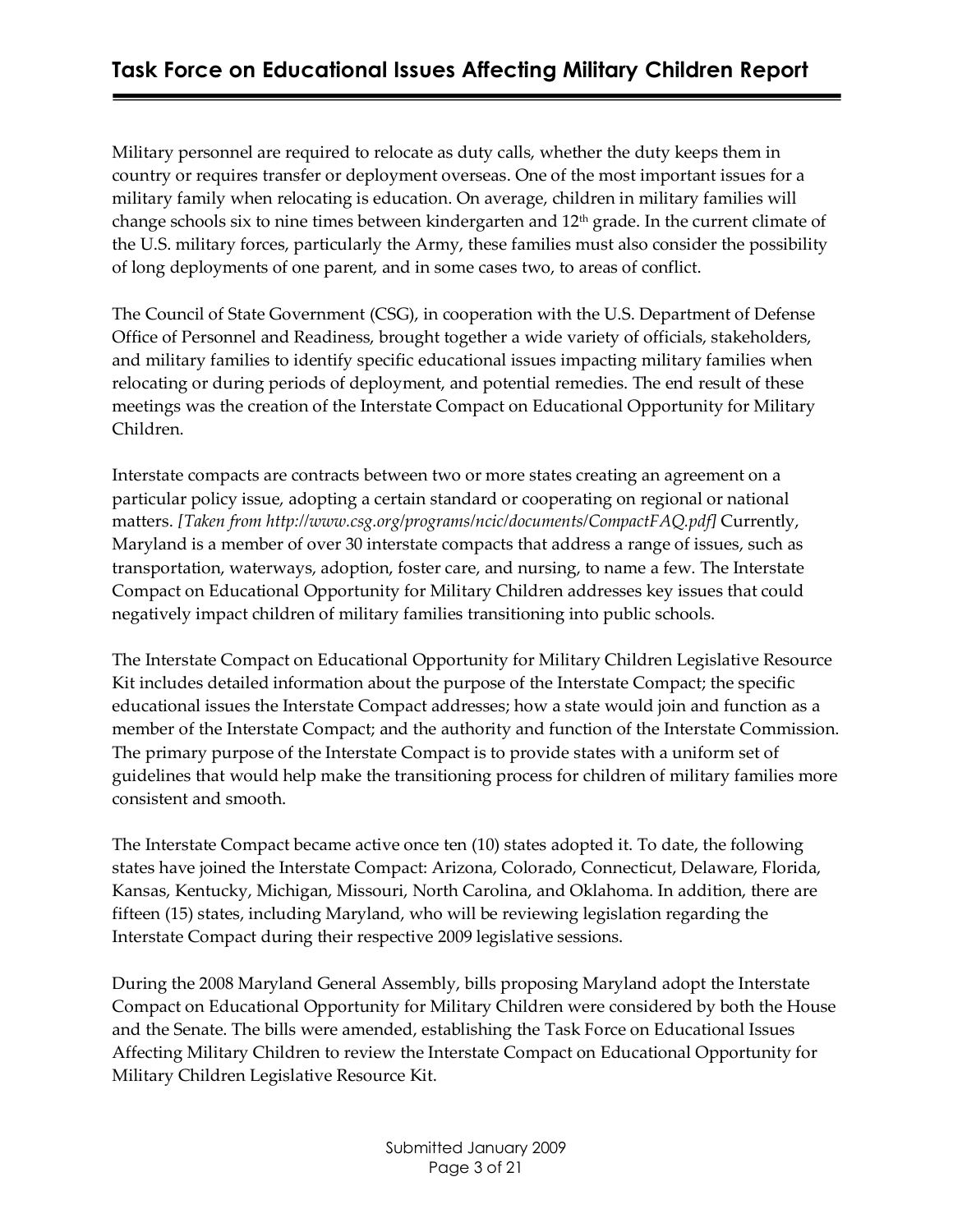The Task Force included members of the State legislature, and staff from military family organizations and institutions, the Maryland State Department of Education, Maryland local school systems, and the Maryland education community. During initial background meetings, the Task Force was given an overview of interstate compacts; information about what Maryland school systems have in place for transitioning military children, including professional development training; information about additional existing resources for transitioning military children; and Base Realignment and Closure (BRAC) information.

In the *Projected Military Student Growth by State* chart provided by the Department of Defense, Maryland is expecting to receive approximately 2,264 children of military families and 3,856 children of civilian families due to BRAC between 2009 and 2011. While many local school systems are planning for the influx of BRAC students, it is difficult to predict the number of transfer students that will be enrolling in a particular school. While BRAC will be relocating both military and civilian personnel, the Interstate Compact applies only to active-duty military.

The discussions at the first Task Force meeting revolved around the Task Force's duties and specific topics of interest. During these discussions, it became evident that Maryland is a transfer‑friendly state as Task Force members from the education community provided examples of Maryland policies or practices used to ease the transitioning process for a student. These examples complemented the language of the Interstate Compact by demonstrating flexibility within Maryland's education policies, both at the state and local levels, to allow local school systems and schools to use discretionary judgment so that decisions can be made in a timely manner about student enrollment and placement.

At the second meeting, Task Force members met with military families stationed at Aberdeen Proving Ground (APG) in Harford County and Fort Meade Army Base in Anne Arundel County to gain insight about their specific experiences in transitioning their children. In that meeting, most of the military families agreed that Maryland strived to be accommodating in transitioning their children into schools.

- · SGM Sean Branham stated, "Never once in Harford County did they say *so sad, too bad*. (Harford County) never let anything drop through the cracks and instead they worked to make it work for my children. The cooperation on the Harford County side was great."
- · Jonathan Putt, Guidance Department Chairperson at Meade High School in Anne Arundel County, discussed how the environment at Meade High takes into account that one day a student is sitting next to you and the next day they are not there. "As a counselor, we intervene on behalf of the military families by calling and 'pestering' the other system to send the required records. The key is having a highly-trained person to help guide people who are coming into the system. Also, if a child needs an extra credit, we have provided them with virtual credits. We need to help parents and also think outside of the box."

Schools that support military facilities are accustomed to meeting the needs of the military family community. In Maryland, the several school districts in close proximity to APG and Ft. Meade have signed a Memorandum of Agreement (MOA) which provides a common structure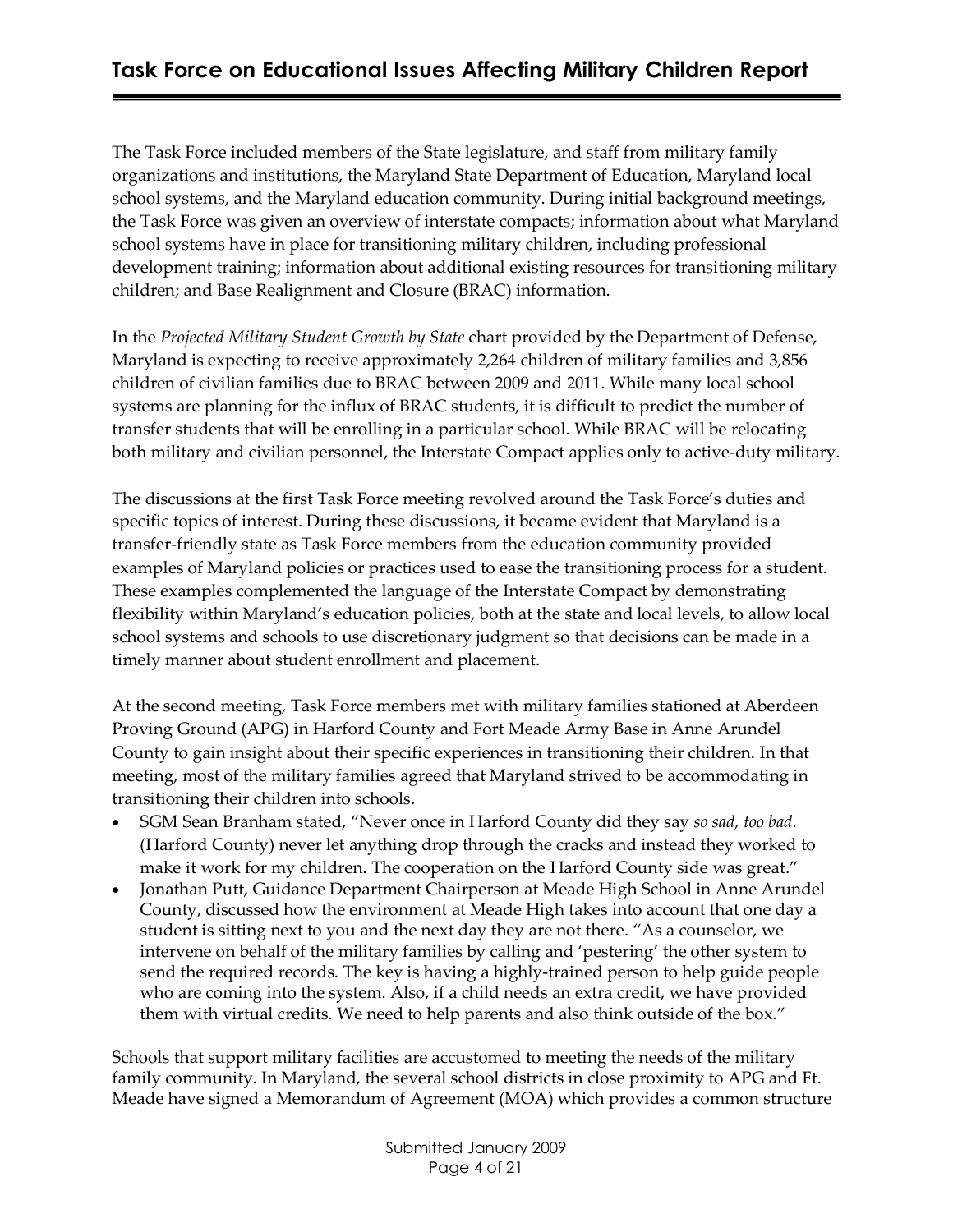for information-sharing and reciprocal processes for transitioning children of military families. However, many more schools are not accustomed to the unique needs and circumstances of military families. The intent of the Interstate Compact is to provide consistent guidelines so a student from a military family can be assured of a smooth transition regardless of where the school is located. With several military facilities spread throughout the state and the impending influx of BRAC families, Maryland has a greater possibility of having students from military families spread out to schools not attached to his/her parent's military facility.

- First Sergeant Zachary Hansrick talked about his 10 year-old son with special needs who has moved five times between kindergarten and fifth grade. Both First Sergeant Hansrick and his wife are members of the military. He is stationed at Ft. Meade while his wife is stationed at Ft. Detrick. Their son is currently attending a Maryland public school where he is the only child of a military family. "Moving has been a strain as the standards in each state have not been consistent and the moves have not only affected him, but also his IEP and special education needs."
- · Mrs. Dawn Kilmon explained that her family is on the border of Cecil and Harford County and the high school graduation requirements are different for the two local school systems.

As part of the military make up, families are "trained" to follow orders/policy and not to ask too many questions. The military families, Task Force members, and education community guests stressed the importance of including the entire military family in the school community to help encourage parents to be advocates for their child as well as the importance of communication so students do not fall through the cracks or feel like outsiders in the school community.

- · Ms. Margaret Haacke, Guidance Department Chairperson at Meade Middle School, described how Meade Middle rotates counselors with students so the staff gets to know the students. By doing this, the staff gets to know the families and their specific needs. "It is important that the child communicate with us as it is important to know if the child's parent was deployed. Also, it is just as important to have the parent contact the school system when there is a major change in the life of the student, so we can help them."
- Mrs. Mary Ann Glaze responded that she has found a parent needs to be forceful. Although her family has jumped through hoops, she has found Maryland the best so far. "The challenge is the communication aspect and just giving kids a chance (in the school) until the paper work arrives."
- · Colonel and Mrs. Patrick Terrell pointed out in a letter addressed to Task Force members that their oldest daughter was having a difficult time with her overall attitude toward school in part due to the heartbreak of not making the school soccer team after playing JV for two years at her previous school.
- · Dr. Michael Martirano, Superintendent of St. Mary's County, explained, "We do have the ability, but it is important to remember that someone needs to bring the issue forward and to our attention."

Another topic of the Task Force discussions was the importance of the relationship between the military base commanders and school liaison officer (SLO) and the local school system and school leadership. These relationships are critical in helping to make transitions for children of military families as smooth as possible. Both APG and Ft. Meade have SLOs; the Ft. Detrick Commandant has a strong, supportive relationship with the schools in Frederick County that surround the base; and Patuxent River Naval Air Station in St. Mary's County is scheduled to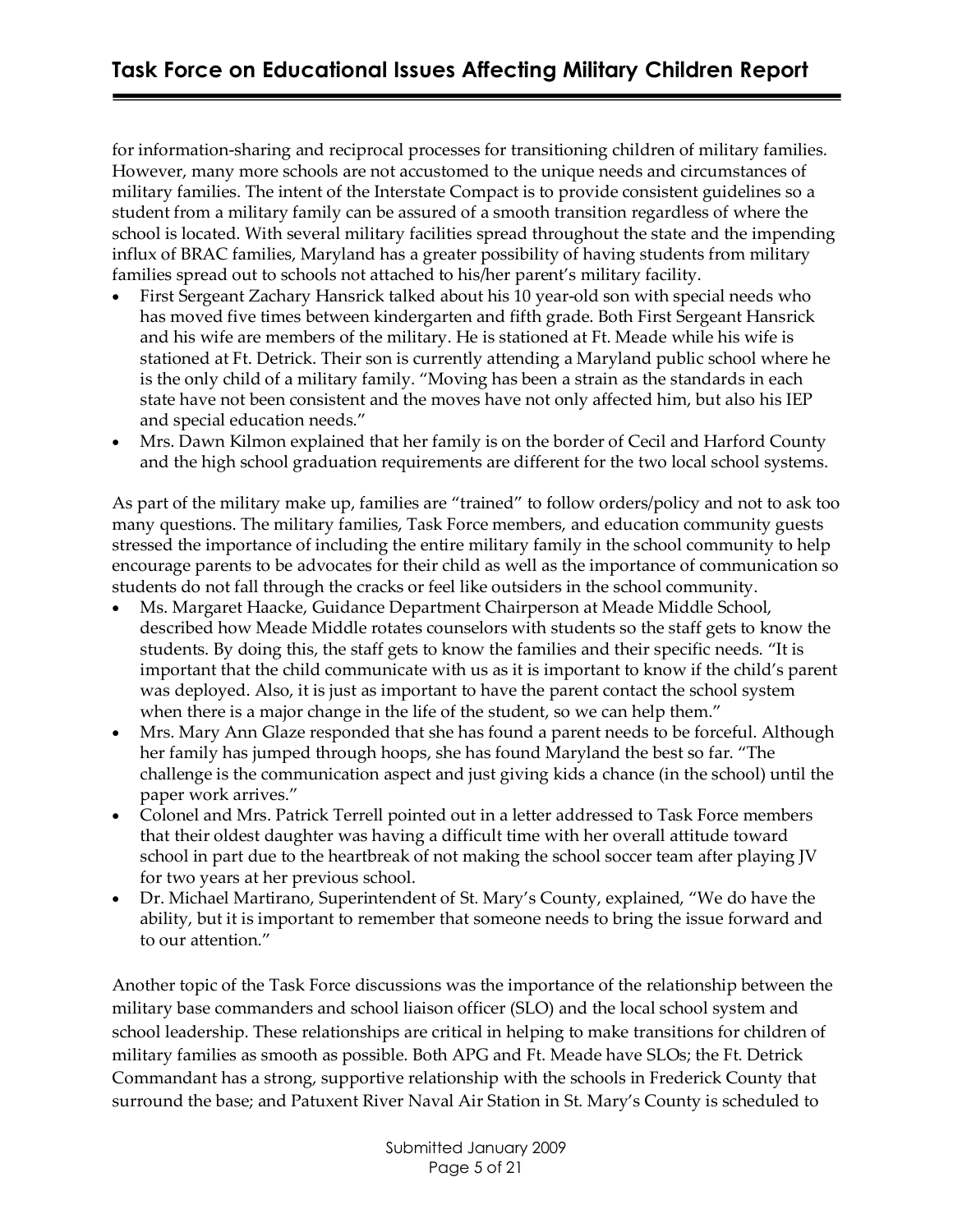fill the SLO position shortly but again the base leadership there has a strong relationship with the local school system. Working in conjunction with the guidelines provided in the Interstate Compact, both the school and the military communities would have a solid foundation to build and maintain strong bonds that would in turn benefit military families.

At the third Task Force meeting, the primary focus was an in‑depth review of Articles IV – VII of the Interstate Compact that would specifically impact policies and procedures of Maryland local school systems and schools if Maryland becomes a member state. The Code of Maryland Regulations (COMAR) addresses almost all the issues in Articles IV – VII of the Interstate Compact *(see Appendix A)*. Task Force members expressed concern with portions of Article V and Article VI, which address course placement; educational program placement; and eligibility for extracurricular participation; however, the language from the Interstate Compact provides a reasonable expectation so the student of a military family would have opportunity to continue on his or her academic path and/or participate in school activities.

- Whenever possible, a student from a military family interested in playing for a team or joining an extracurricular activity, such as chorus or acting, could send a videotape prior to the student's arrival so the student has the opportunity to participate.
- · If the school system or school scheduling of classes (i.e. block scheduling; enrollment deadlines), school size, and/or student population could not accommodate a student from a military family, he or she could take MSDE‑approved online courses, particularly at the high school level.

The guidelines provided in the Interstate Compact would help target outreach efforts. MSDE has already implemented a number of outreach efforts at all levels to prepare for the influx of BRAC personnel that will be relocating to Maryland, including:

- · Maintaining an MSDE BRAC website with comprehensive information to help families before arriving in Maryland as well as during the school year;
- · Providing MSDE materials to the military facilities that will be relocating personnel to Maryland; and
- · Sending MSDE staff specialists to outreach events held at military facilities that will be relocating personnel to Maryland.

During the last Task Force meeting, members reviewed sections of the Interstate Compact addressing administration at both the state and national level. Much of the Interstate Compact Legislative Resource Kit uses boilerplate language for the administration of the Interstate Compact; however, there are a number of areas that have budget implications which would require an additional appropriation of State funds.

The Interstate Compact requires that a State Council be appointed or existing body would assume responsibility to provide coordination and compliance with the Interstate Compact in Maryland. The State Council membership, defined by the Interstate Compact, must include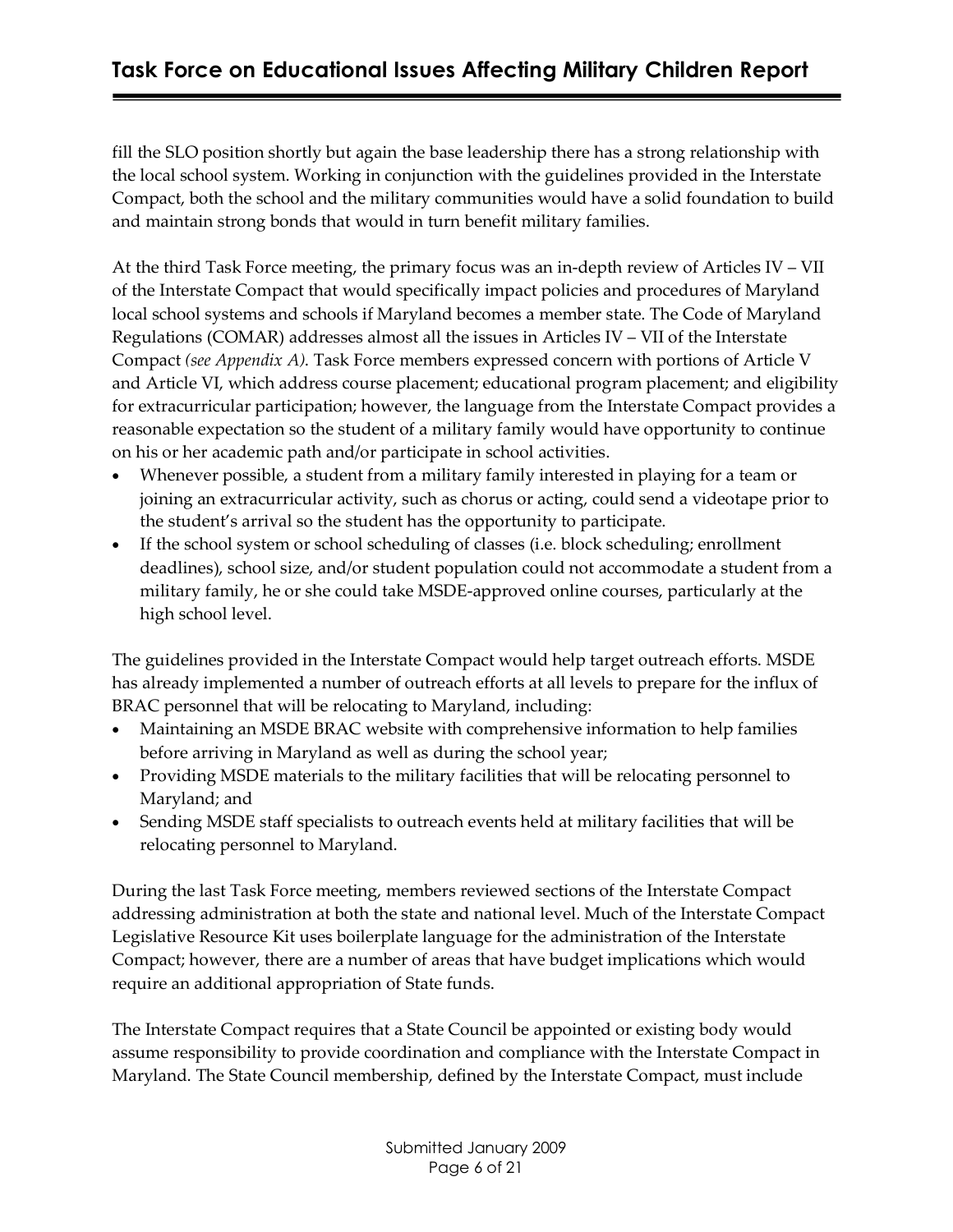state legislators, and military and education community representatives, plus a compact commissioner and a military family education liaison.

- The compact commissioner would be responsible for the administration and management of the stateʹs participation in the compact and shall be appointed by the Governor or as otherwise determined by each member state.
- · The military family education liaison would assist military families and the state in facilitating the implementation of this compact.

In accordance with the Interstate Compact, the State Council must meet periodically on issues related to the Interstate Compact. There would be costs assumed by the State Council which would include outreach and professional development training as well as expenditures for meetings.

In accordance with Article IX of the Interstate Compact Legislative Resource Kit, an Interstate Commission would be formed as a separate body corporate and joint agency of the member states. Each member state would have one voting representative, the state's compact commissioner. The Interstate Commission would meet once a year and expenses for the meeting would be assumed by the Interstate Commission.

The fiscal support for the establishment, organization, and administration of the Interstate Commission would be collected from each member state on an annual basis. An annual assessment of the Interstate Commission's operational costs would be made. Dues would then be determined using a formula based on the number of current active-duty military children attending public school in a member state. At the Interstate Commission's initial meeting, the cost for dues was estimated to be one dollar per student. The most recent report from the DoD is that Maryland has 23,000 students from military families in public school. Again, with the impending BRAC relocations, that number is expected to increase by approximately 2,264 children by 2011 and potentially more thereafter.

There is a concern about Interstate Compact Article IX.I which addresses data collection and reporting. Maryland is currently struggling to keep up with the mandated data collections to meet compliance with NCLB. Each change and additional data element requires the student information system to be reprogrammed, school-level staff to be retrained, and costs thousands of dollars. MSDE is also in the early stages of developing its longitudinal data system. MSDE is having difficulty recruiting and retaining staff, and obtaining sufficient financial resources to meet current reporting requirements. Adding data collection requirements for MSDE, local school systems, and schools would be a challenge at this time without additional funding.

At the conclusion of the last Task Force meeting, members agreed that they had met their charge without voting on whether Maryland should join the Interstate Compact.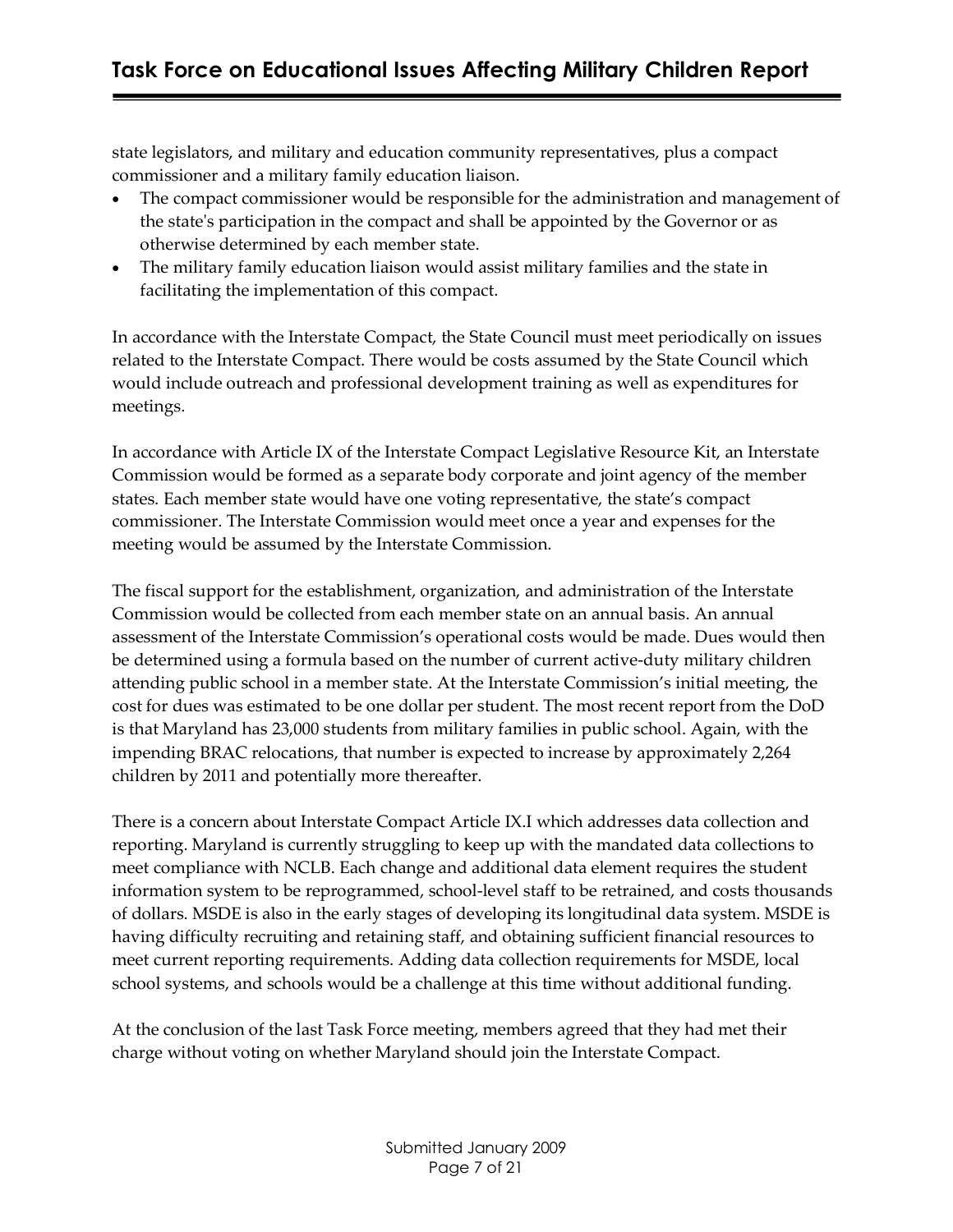# **APPENDIX A**

## **INTERSTATE COMPACT ARTICLES IV – VII**

Interstate Compact Articles IV through VII would have a direct impact on the functions of the local school systems and schools

### **Article IV.A ‑ Unofficial or "hand‑carried" education records**

In the event that official education records cannot be released to the parents for the purpose of transfer, the custodian of the records in the sending state shall prepare and furnish to the parent a complete set of unofficial educational records containing uniform information as determined by the Interstate Commission. Upon receipt of the unofficial education records by a school in the receiving state, the school shall enroll and appropriately place the student based on the information provided in the unofficial records pending validation by the official records, as quickly as possible.

## **Article IV.B ‑ Official education records/transcripts**

Simultaneous with the enrollment and conditional placement of the student, the school in the receiving state shall request the student's official education record from the school in the sending state. Upon receipt of this request, the school in the sending state will process and furnish the official education records to the school in the receiving state within ten (10) days or within such time as is reasonably determined under the rules promulgated by the Interstate Commission.

# **CODE OF MARYLAND REGULATION (COMAR)**

### · **COMAR 13A.03.02.12 General Provisions**

- A. Transfer Students.
	- (1) Unavailability of Official Transcript. If the transcript of record is not available, a local superintendent of schools or designee shall determine the appropriate placement of the student within the high school program by an evaluation of the student that shall include one or more of the following:
		- (a) Administration of standardized tests and examination;
		- (b) Observation of the student in a classroom setting;
- (2) Use of interviews that are focused around the studentʹs demonstration of course content knowledge and performance levels;
	- (a) Inspection of report cards and other documentation.

Maryland is in compliance with the policies set forth by the Family Educational Rights and Privacy Act (FERPA) and has an official state form (SR-7) that requires a student's official records be sent to the receiving school within ten (10) days of request from the sending school. FERPA is a "(f)ederal law that protects the privacy of student education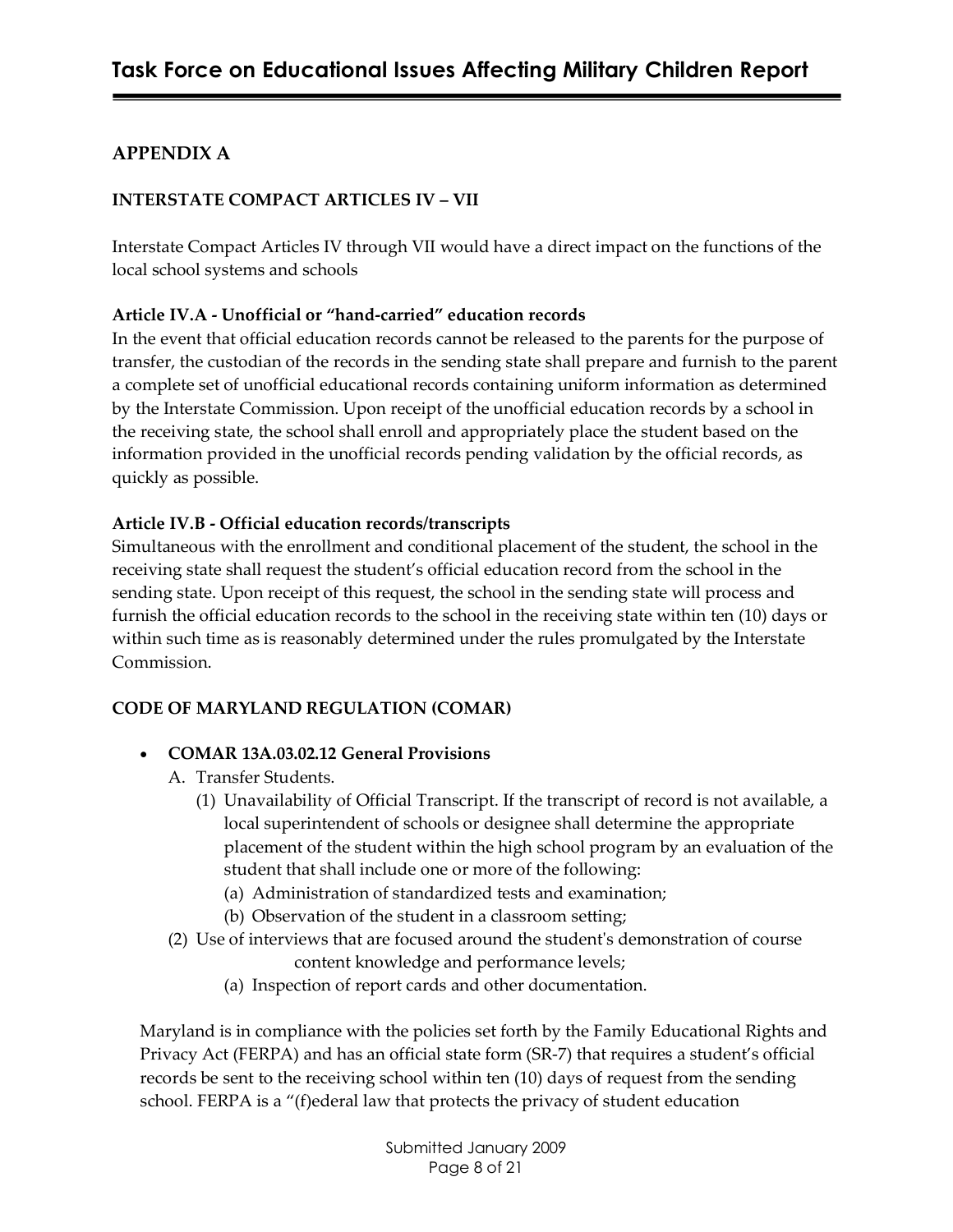# **Task Force on Educational Issues Affecting Military Children Report**

records…FERPA gives parents certain rights with respect to their children's education records."

**FERPA** goes on to outline the specific rights and circumstances to access students records, including the following:

"Generally, schools must have written permission from the parent or eligible student in order to release any information from a studentʹs education record. However, FERPA allows schools to disclose those records, without consent, to the following parties or under the following conditions (34 CFR § 99.31):

- · School officials with legitimate educational interest;
- · Other schools to which a student is transferring;
- · Specified officials for audit or evaluation purposes;
- · Appropriate parties in connection with financial aid to a student;
- · Organizations conducting certain studies for or on behalf of the school;
- · Accrediting organizations;
- · To comply with a judicial order or lawfully issued subpoena;
- · Appropriate officials in cases of health and safety emergencies; and
- · State and local authorities, within a juvenile justice system, pursuant to specific State law."

### **Article IV.C ‑ Immunizations**

Compacting states shall give thirty (30) days from the date of enrollment or within such time as is reasonably determined under the rules promulgated by the Interstate Commission, for students to obtain any immunization(s) required by the receiving state. For a series of immunizations, initial vaccinations must be obtained within thirty (30) days or within such time as is reasonably determined under the rules promulgated by the Interstate Commission.

### **CODE OF MARYLAND REGULATION (COMAR)**

- · **COMAR 10.06.04.06 Temporary Admission or Retention**
	- A. Subject to the provisions of §B of this regulation, a preschool or school, public or private, shall temporarily admit a student to or retain a student in a preschool or school if:
		- (1) The student is homeless; or
		- (2) The studentʹs parent or guardian is unable to provide proof of immunization pursuant to the requirements of Regulation .03 of this chapter.
	- B. In order for a student to be temporarily admitted to or retained in a preschool or school, the student's parent or guardian shall present evidence of the student's appointment with a health care provider or local health department to:
		- (1) Receive a required immunization;
		- (2) Reconstruct a lost record; or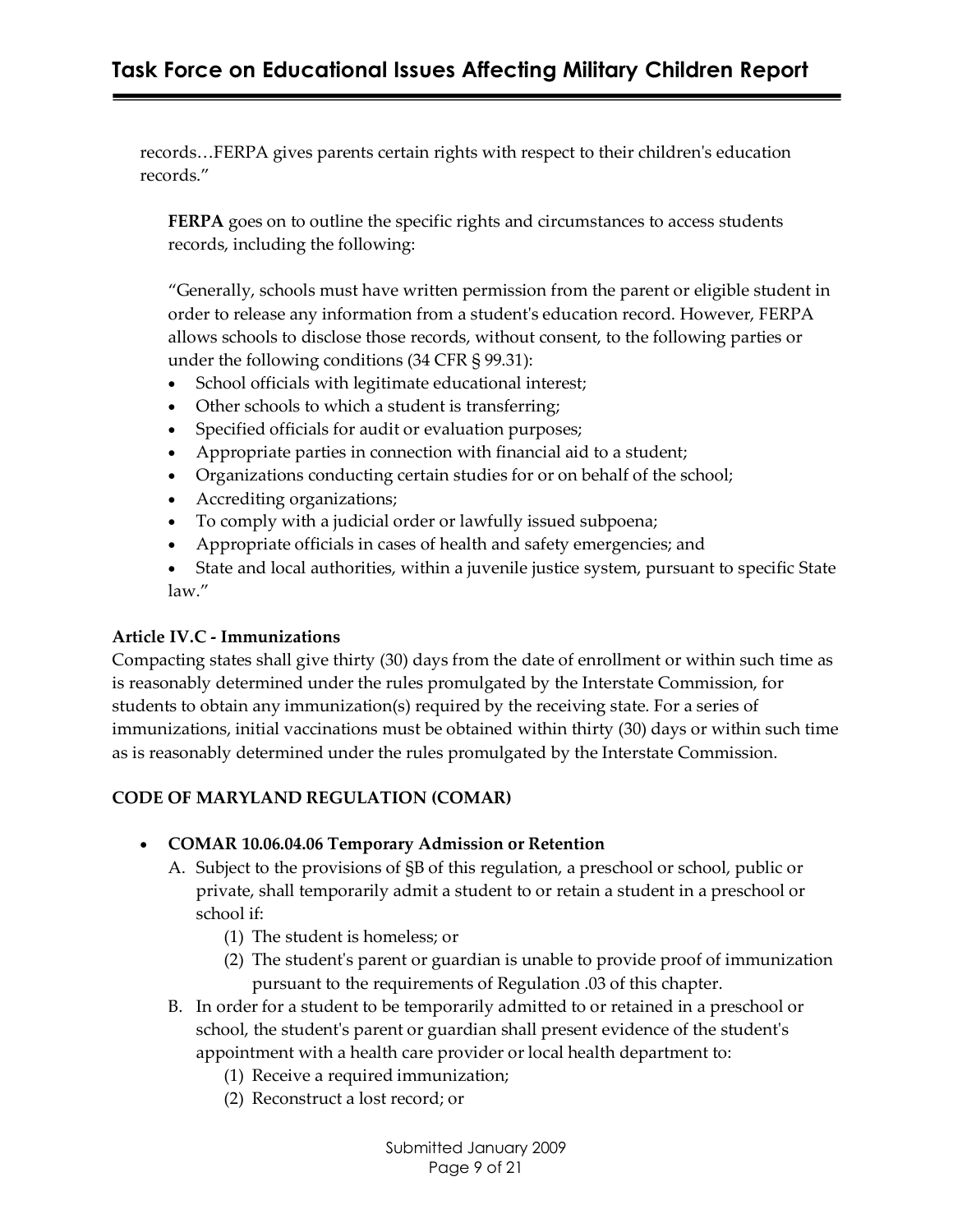- (3) Acquire evidence of age‑appropriate immunity on a form provided by the Department.
- C. The date of the appointment pursuant to §B of this regulation may not be later than 20 calendar days following the date the student was temporarily admitted or retained.
- D. A preschool or school, public or private, shall exclude from school a student who has been temporarily admitted or retained on the next school day following the appointment date if the student's parent or guardian fails to provide evidence of required immunizations.

## **Article IV.D ‑ Kindergarten and First grade entrance age**

Students shall be allowed to continue their enrollment at grade level in the receiving state commensurate with their grade level (including Kindergarten) from a local education agency in the sending state at the time of transition, regardless of age. A student that has satisfactorily completed the prerequisite grade level in the local education agency in the sending state shall be eligible for enrollment in the next highest grade level in the receiving state, regardless of age. A student transferring after the start of the school year in the receiving state shall enter the school in the receiving state on their validated level from an accredited school in the sending state.

## **CODE OF MARYLAND REGULATION (COMAR)**

# · **COMAR 13A.08.01.02‑2C Age for School Attendance**

- A. Prekindergarten.
	- (1) Beginning with the 2005—2006 school year and each school year thereafter, a child admitted to the prekindergarten program in the public schools shall be 4 years old or older on September 1 of the school year in which the child applies for entrance.
	- (2) The local board of education shall adopt a regulation permitting a 3‑year‑old child, upon request by the parent or guardian, to be admitted to prekindergarten if the local superintendent of schools or the superintendentʹs designee certifies that the child is eligible under COMAR 13A.06.02 and has demonstrated educational needs warranting early admission.
- B. Kindergarten.
	- (1) Beginning with the 2006—2007 school year and each school year thereafter, a child admitted to the kindergarten program in the public schools shall be 5 years old or older on September 1 of the school year in which the child applies for entrance.
	- (2) The local board of education shall adopt a regulation permitting a 4‑year‑old child, upon request by the parent or guardian, to be admitted to kindergarten if the local superintendent of schools or the superintendentʹs designee determines that the child demonstrates capabilities warranting early admission. The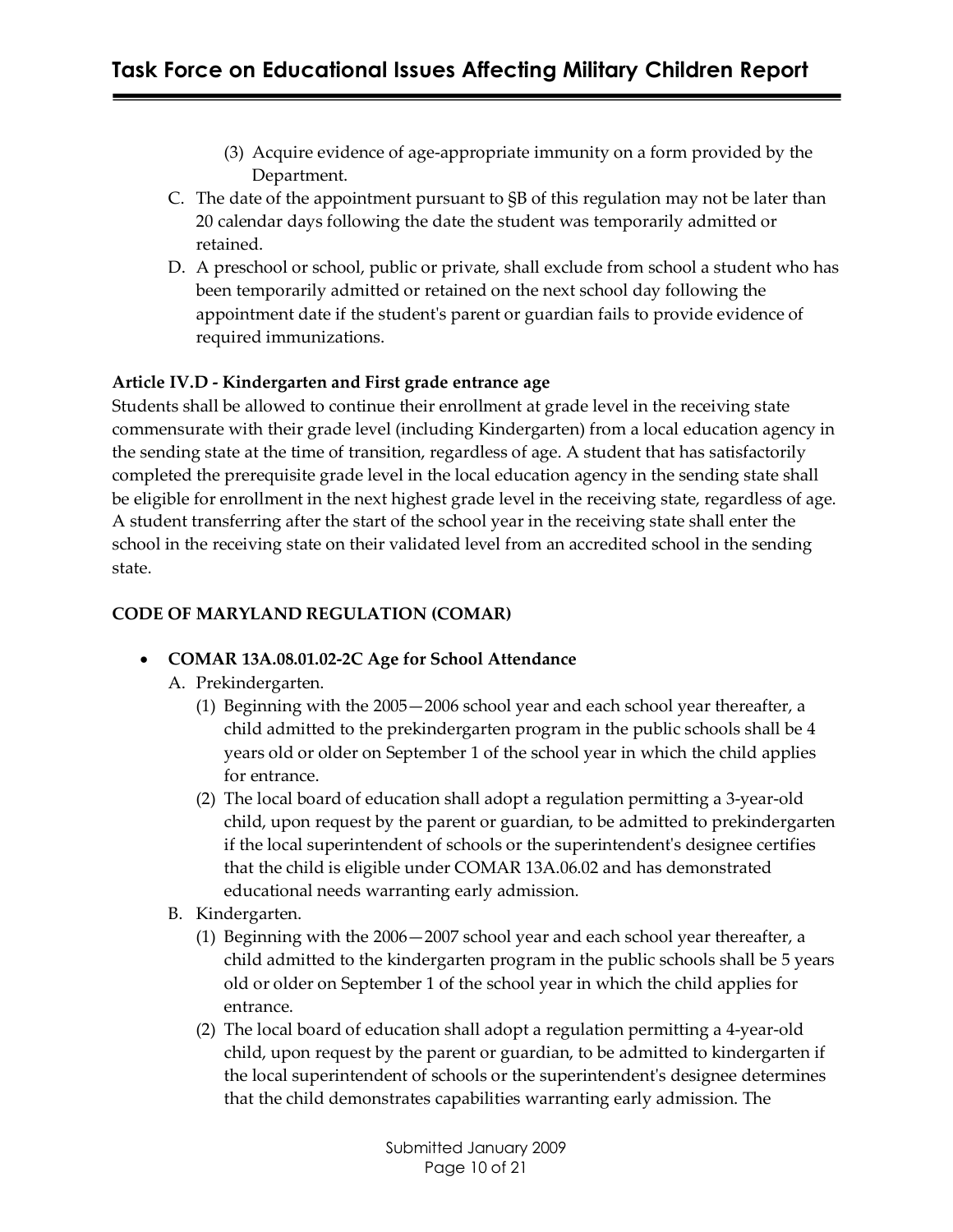regulation shall include a provision for promotion of the 5‑year‑old child to first grade if the local superintendent or the superintendentʹs designee determines that the child demonstrates capabilities warranting promotion to first grade.

- C. First Grade.
	- (1) Beginning with the 2007—2008 school year and each school year thereafter, a child admitted to the first grade in the public schools shall be 6 years old or older on September 1 of the school year in which the child applies for entrance.
	- (2) The local board of education shall adopt a regulation permitting a 5‑year‑old child, upon request of the parent or guardian, to be admitted to the first grade if the local superintendent of schools or the superintendentʹs designee determines that the child has demonstrated capabilities warranting early admission.

### **Article V.A ‑ Course placement**

When the student transfers before or during the school year, the receiving state school shall initially honor placement of the student in educational courses based on the student's enrollment in the sending state school and/or educational assessments conducted at the school in the sending state if the courses are offered. Course placement includes but is not limited to Honors, International Baccalaureate, Advanced Placement, vocational, technical and career pathways courses. Continuing the student's academic program from the previous school and promoting placement in academically and career challenging courses should be paramount when considering placement. This does not preclude the school in the receiving state from performing subsequent evaluations to ensure appropriate placement and continued enrollment of the student in the course(s).

### **Article V.B ‑ Educational program placement**

The receiving state school shall initially honor placement of the student in educational programs based on current educational assessments conducted at the school in the sending state or participation/placement in like programs in the sending state. Such programs include, but are not limited to:

- 1) gifted and talented programs; and
- 2) English as a second language (ESL).

This does not preclude the school in the receiving state from performing subsequent evaluations to ensure appropriate placement of the student.

### **Article V.C ‑ Special education services**

- 1) In compliance with the federa1 requirements of the Individuals with Disabilities Education Act (IDEA), 20 U.S.C.A. Section 1400 et seq, the receiving state shall initially provide comparable services to a student with disabilities based on his/her current Individualized Education Program (IEP); and
- 2) In compliance with the requirements of Section 504 of the Rehabilitation Act, 29 U.S.C.A. Section 794, and with Title II of the Americans with Disabilities Act, 42 U.S.C.A. Sections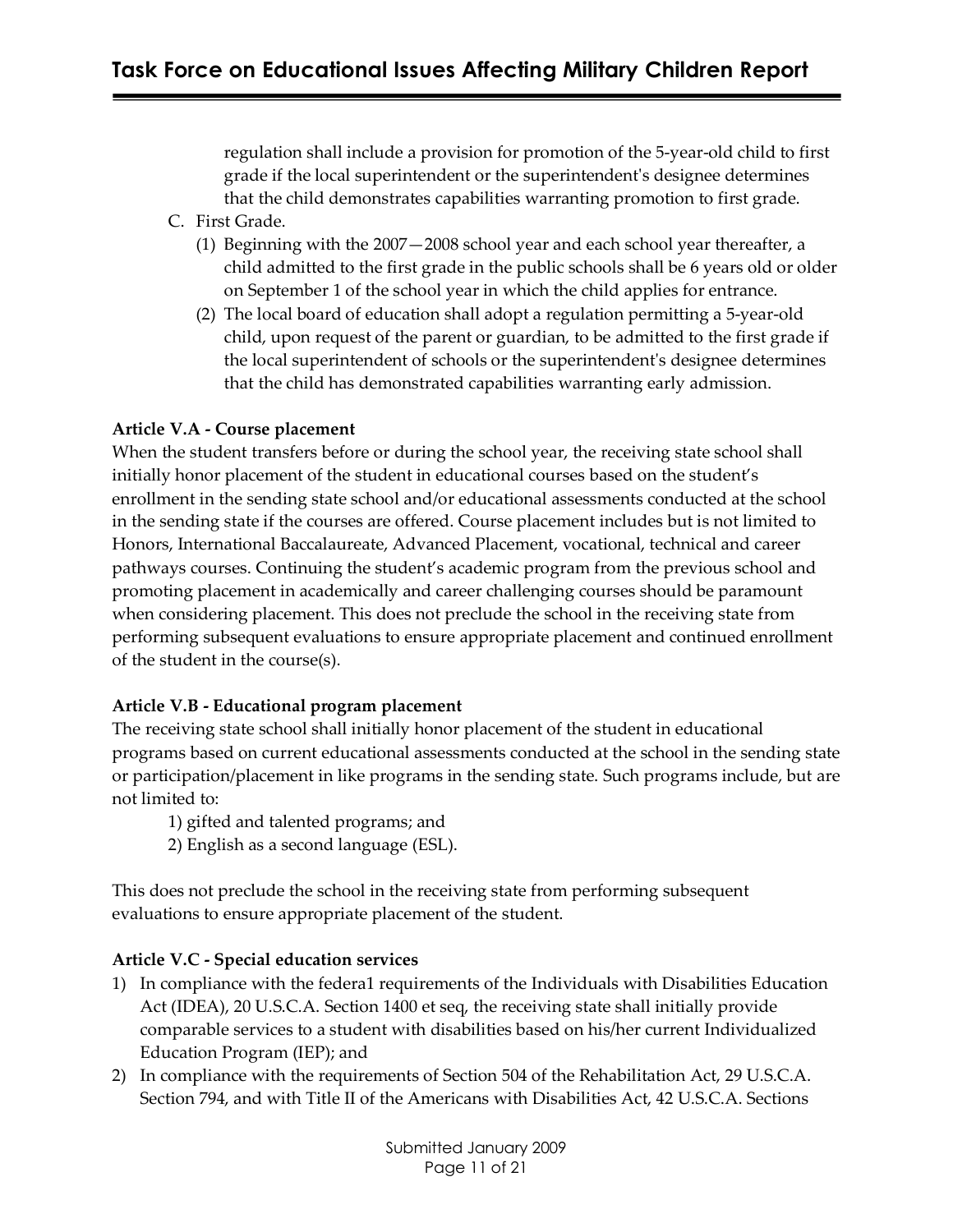12131‑12165, the receiving state shall make reasonable accommodations and modifications to address the needs of incoming students with disabilities, subject to an existing 504 or Title II Plan, to provide the student with equal access to education. This does not preclude the school in the receiving state from performing subsequent evaluations to ensure appropriate placement of the student.

#### **CODE OF MARYLAND REGULATION (COMAR)**

The public agency is required to ensure that the student is provided with the special education and related services required by the IEP (34 CFR §§300.101 and .103). If a student with an IEP in one state transfers to a public agency in another state, the new public agency (in consultation with the parents) must provide the student with FAPE (including services comparable to those described in the student's IEP from the previous state), until the new public agency:

- a. Conducts an evaluation if determined to be necessary; and
- b. Develops, adopts, and implements a new IEP, if appropriate (34 CFR §300.323).

"Comparable services" is defined as services that are similar or equivalent to those that are described in the IEP from the previous public agency, as determined by the IEP team in the new public agency (Analysis of Comments and Changes to IDEA, Federal Register, Vol. 71, No. 156, p. 46681, August 14, 2006).

The public agency must obtain informed consent from the student's parent before the initial provision of special education and related services to the student (34 CFR §300.300). The initial provision of services means the first time a parent is offered special education and related services after the student has been evaluated in accordance with the procedures in 34 CFR §§300.301 ‑.311 (Analysis of Comments and Changes to IDEA, Federal Register, Vol. 71, No. 156, p. 46633, August 14, 2006).

In the case of a student who enrolls in a new school in another state, the evaluation conducted by the new public agency is considered an initial evaluation, which requires parental consent (Analysis of Comments and Changes to IDEA, Federal Register, Vol. 71, No. 156, p. 46682, August 14, 2006). Therefore, the initial provision of services following such an evaluation requires the provision of parental consent.

#### **Article V.D ‑ Placement flexibility**

Local education agency administrative officials shall have flexibility in waiving course/program prerequisites, or other preconditions for placement in courses/programs offered under the jurisdiction of the local education agency.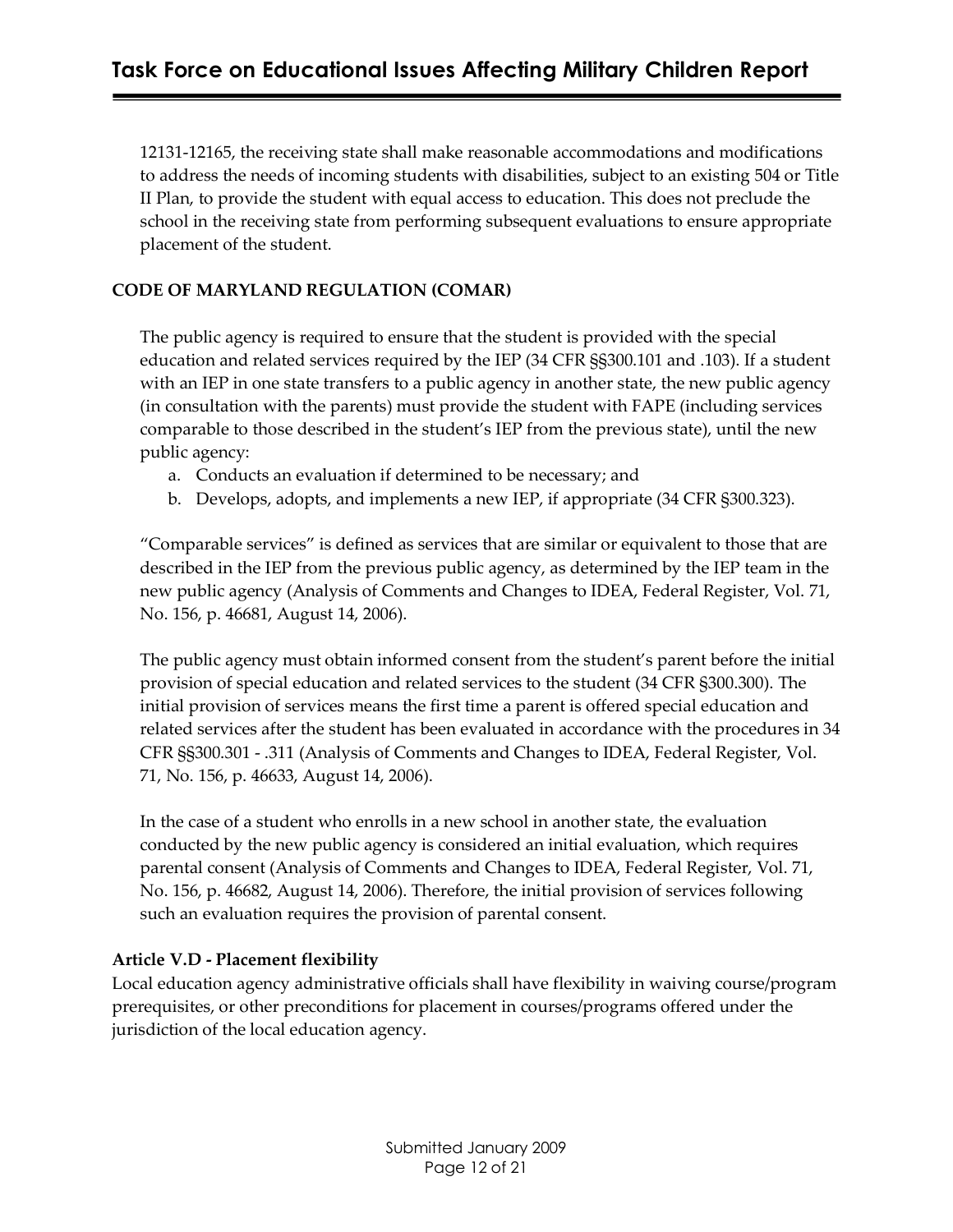### **Article V.E ‑ Absence as related to deployment activities**

A student whose parent or legal guardian is an active duty member of the uniformed services, as defined by the compact, and has been called to duty for, is on leave from, or immediately returned from deployment to a combat zone or combat support posting, shall be granted additional excused absences at the discretion of the local education agency superintendent to visit with his or her parent or legal guardian relative to such leave or deployment of the parent or guardian.

### **CODE OF MARYLAND REGULATION (COMAR)**

· **COMAR 13A.08.01.03. J.** Other emergency or set of circumstances which, in the judgment of the superintendent or designee, constitutes a good and sufficient cause of absence from school.

Local school systems may have additional attendance policy(s) that allow more discretion regarding student absences. Issues that would likely be taken into account in making a decision could include impact on Adequate Yearly Progress (AYP), and/or administration of the Maryland School Assessment (MSA) or High School Assessment (HSA), which are statewide tests that have federal implications under No Child Left Behind.

### **Article VI.A ‑ Eligibility for enrollment**

- 1. Special power of attorney, relative to the guardianship of a child of a military family and executed under applicable law shall be sufficient for the purposes of enrollment and all other actions requiring parental participation and consent.
- 2. A local education agency shall be prohibited from charging local tuition to a transitioning military child placed in the care of a non‑custodial parent or other person standing in loco parentis who lives in a jurisdiction other than that of the custodial parent.
- 3. A transitioning military child, placed in the care of a non‑custodial parent or other person standing in loco parentis who lives in a jurisdiction other than that of the custodial parent, may continue to attend the school in which he/she was enrolled while residing with the custodial parent.

### **CODE OF MARYLAND REGULATION (COMAR)**

- · **COMAR 13A.08.05.02 Informal Kinship Care General Provisions**
	- A. A county superintendent shall allow a child who is a Maryland resident to attend a public school in a county other than the county where the child is domiciled with the childʹs parent or legal guardian if: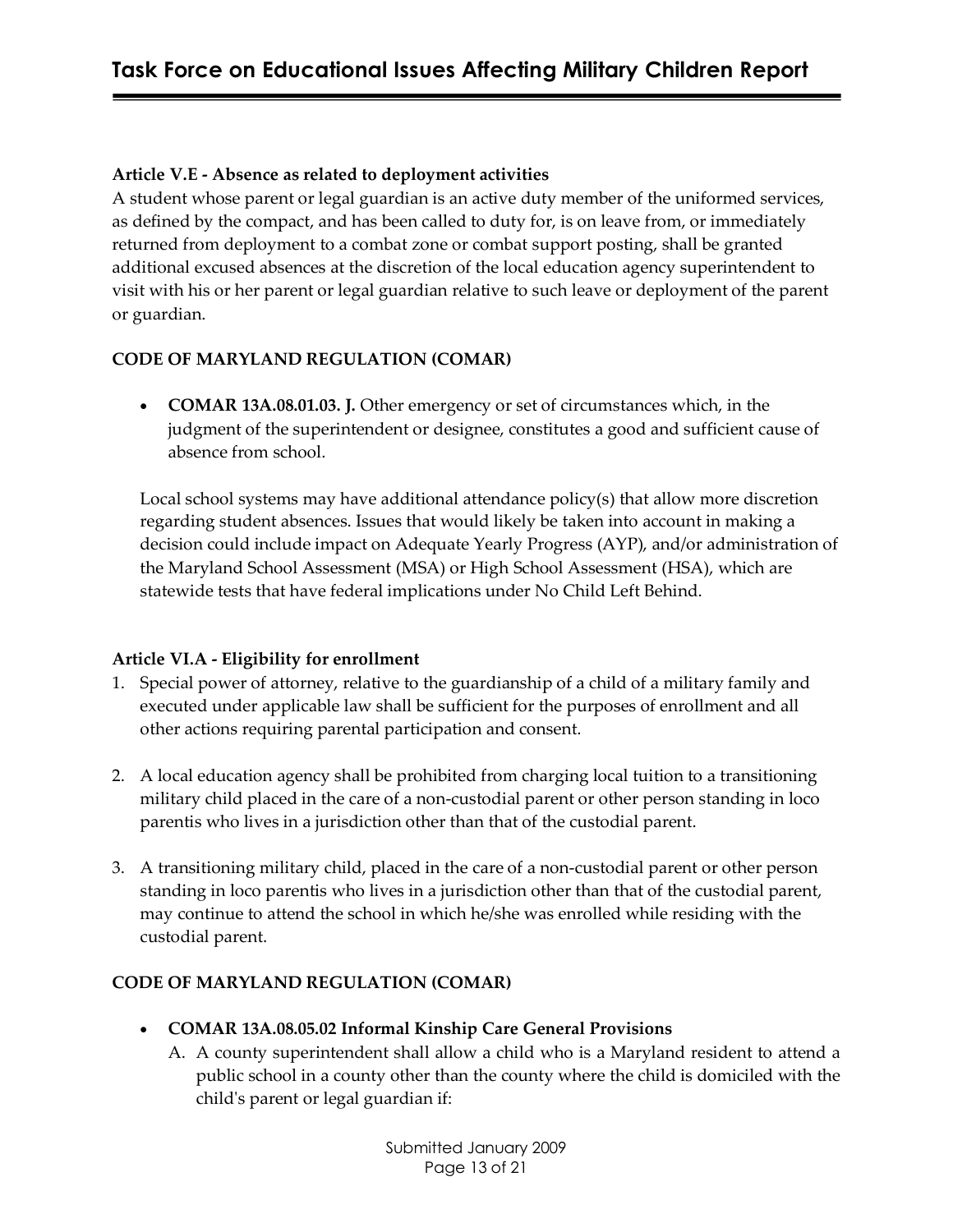- (1) The child lives with a relative providing informal kinship care in the county; and
- (2) The relative verifies the informal kinship care relationship through a sworn affidavit in the form and as specified in Regulations .04—.06 of this chapter.
- B. If a change occurs in the care or in the serious family hardship of the child, the relative providing informal kinship care for the child shall notify the local school system in writing within 30 days after the change occurs.
- C. The relative providing informal kinship care shall make reasonable efforts to inform the parent or legal guardian of the child of the informal kinship care relationship.
- D. The relative providing informal kinship care shall make the full range of educational decisions for the child unless the court:
	- (1) Appoints a guardian for the child; or
	- (2) Awards custody of the child to someone other than the relative providing informal kinship care.
- E. The parent or legal guardian of a child in an informal kinship care relationship shall have final decision-making authority regarding the educational needs of the child.
- F. Education funding of a child in informal kinship care shall be provided in accordance with Education Article, §4‑122.1, Annotated Code of Maryland.
- G. A child in an informal kinship care relationship shall receive an appropriate education from the receiving agency.
- H. The receiving agency shall include a child enrolled as the result of an informal kinship care relationship in its full-time equivalent enrollment as provided by Education Article, §5‑202(a), Annotated Code of Maryland.

### **Article VI.B ‑ Eligibility for extracurricular participation**

State and local education agencies shall facilitate the opportunity for transitioning military children's inclusion in extracurricular activities, regardless of application deadlines, to the extent they are otherwise qualified.

### **CODE OF MARYLAND REGULATION (COMAR)**

- · **COMAR 13A.06.03.02 Eligibility**: Student eligibility for participation in interscholastic athletics at the high school level shall be based on the following criteria:
	- A. Students shall be officially registered and attending a member MPSSAA school. They may represent only the school in which they are registered and at which it is anticipated they will complete their graduation requirements. Ninth grade public school students who reside in the attendance area of a high school organized grades 10———12 may participate in the interscholastic athletic program of that high school.
	- B. Each local school system shall establish standards of participation which assure that students involved in interscholastic athletics are making satisfactory progress toward graduation.
	- C. Students who are 19 years old or older as of August 31 are ineligible to participate in interscholastic athletics.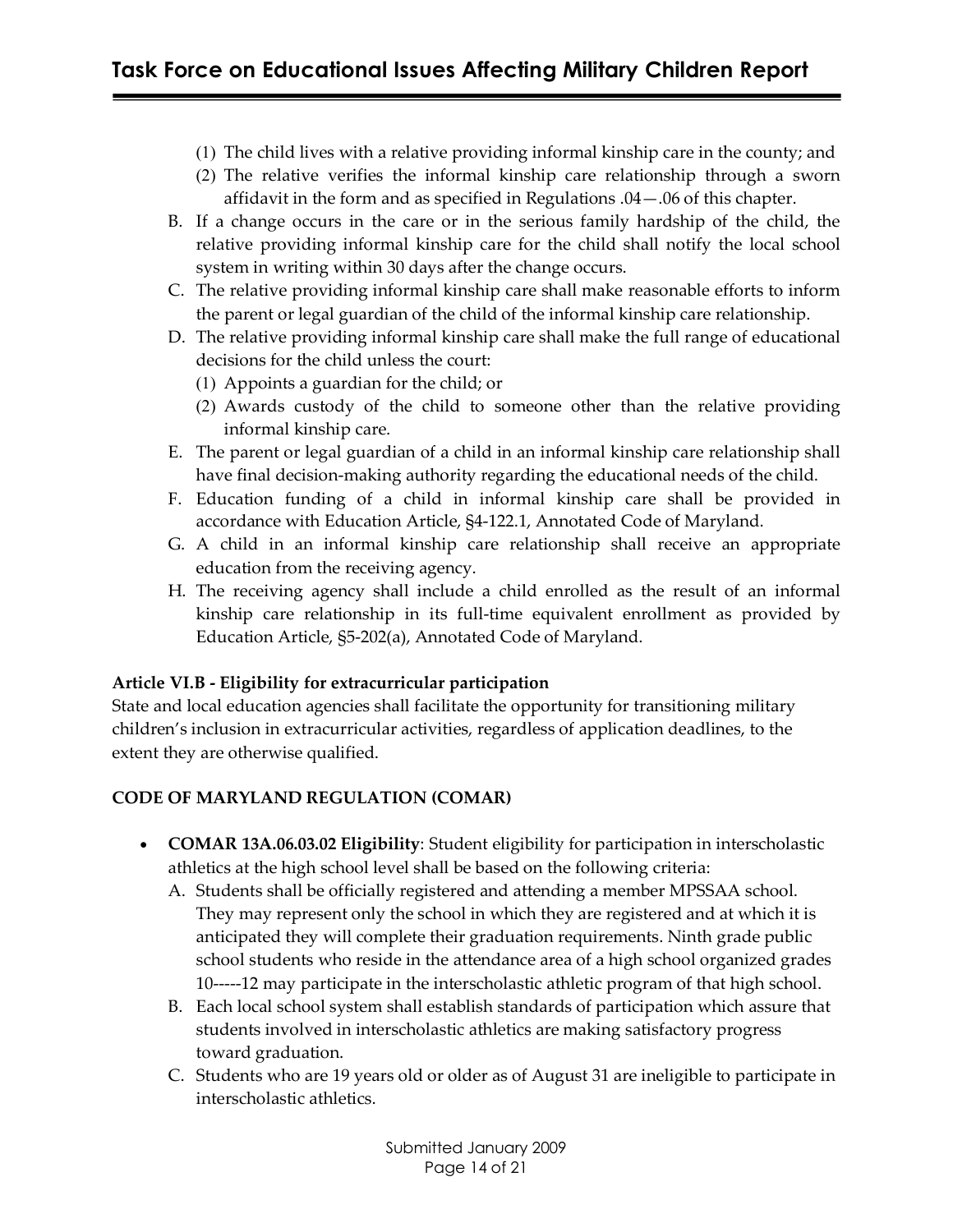- D. Students may participate in interscholastic athletic contests for a maximum of three seasons in any one sport in grades 10, 11, and 12. Students who participate on an interscholastic team in grade 9 will have a maximum athletic eligibility of four seasons in that one sport.
- E. Middle, intermediate, or junior high school students are not eligible to compete or practice with high school teams. However, ninth grade public school students who reside in the attendance area of a high school organized grades 10———12 may participate in the interscholastic athletic program of that high school.
- F. Students shall maintain amateur status as defined by Regulation .10 of this chapter.
- G. Students, while participating on a school team, are permitted to participate in the same sport outside of school during the sport's season. This participation shall meet the following criteria:
	- (1) The outside participation may not conflict with the practice or contests schedule of the school including district, regional, and State championship play unless prior written approval has been obtained from the school principal and coach;
	- (2) Students who elect to participate on an outside team and do not participate and practice with the school team throughout the designated sport's season are ineligible to represent the school in all contests that determine a county, district, regional, or State championship during that sport season.
- H. Students shall present to their high school principal a certificate from their parents or guardian (indicating the parentsʹ or guardianʹs) giving permission for participation.
- I. A student shall be examined and certified to the high school principal as being physically fit to participate in any try‑out, practice, or contest of a school team. The examination shall be performed by a licensed physician, certified physician assistant under the supervision of a licensed physician, or certified nurse practitioner.
- J. Students legally transferred to another school may participate. "Legally transferred" means a change of residence or a transfer from one school to another by action approved by the local superintendent of schools.
- K. Graduates.
	- (1) Graduates of high schools are not eligible to practice with or participate on interscholastic sports teams. However, they may participate in the remaining athletic contests of that semester.
	- (2) Students are considered graduates when they have completed the work required for graduation and are declared graduates by the local board of education.

### **Article VII: Graduation**

In order to facilitate the on-time graduation of children of military families, states and local education agencies shall incorporate the following procedures: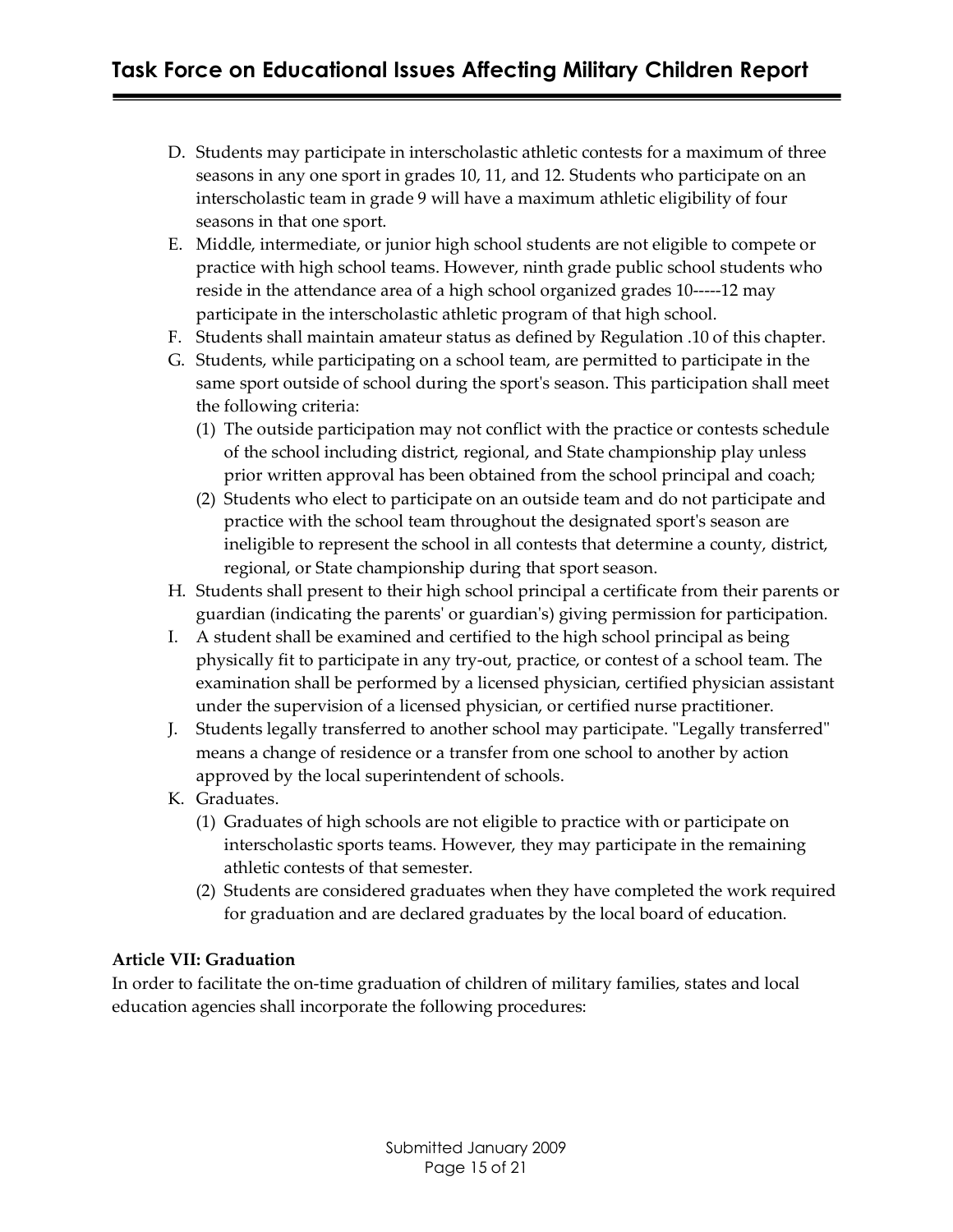#### **Article VII.A. Waiver requirements**

Local education agency administrative officials shall waive specific courses required for graduation if similar course work has been satisfactorily completed in another local education agency or shall provide reasonable justification for denial. Should a waiver not be granted to a student who would qualify to graduate from the sending school, the local education agency shall provide an alternative means of acquiring required coursework so that graduation may occur on time.

#### **CODE OF MARYLAND REGULATION (COMAR)**

- · **COMAR 13A.03.02.12 General Provisions**
	- B. Transfer Students.
		- (1) Attendance Requirements.
			- (a) To receive a diploma, a student shall be in attendance at a Maryland public high school one full semester immediately preceding graduation in addition to meeting the other diploma requirements.
			- (b) In cases where this requirement creates an undue hardship for a student transferring to or from a Maryland nonpublic school or from an out‑of‑State school and wishing to receive a Maryland high school diploma, the local superintendent of schools may waive the one full semester attendance requirement.
			- (c) Exception shall be made for a student with disabilities in a State‑approved nonpublic program.
			- (d) Students transferring from one Maryland public high school to another during the second semester of their senior year and meeting all requirements for graduation shall be given the option of graduating from either high school by agreement of the local superintendent of schools or the respective local superintendents when more than one local school system is involved.
		- (2) Maryland High School Assessment Exemption Requirements.
			- (a) A student who transfers from a nonpublic school or a school out of State is exempt from one or more of the Maryland High School Assessments if, consistent with local school system policy and procedure, the principal of the Maryland public school in which the student enrolls determines that the course taken is aligned with the relevant High School Assessment and awards the student credit for taking any of the courses aligned with the High School Assessments, that is, algebra/data analysis, biology, English, or government, or all of these, in accordance with the principles set forth in §B(2)(c) of this regulation.
			- (b) A student who transfers from a nonpublic school or a school out of State and has not received credit for algebra/data analysis but has demonstrated mastery of the core learning goals of algebra/data analysis either through an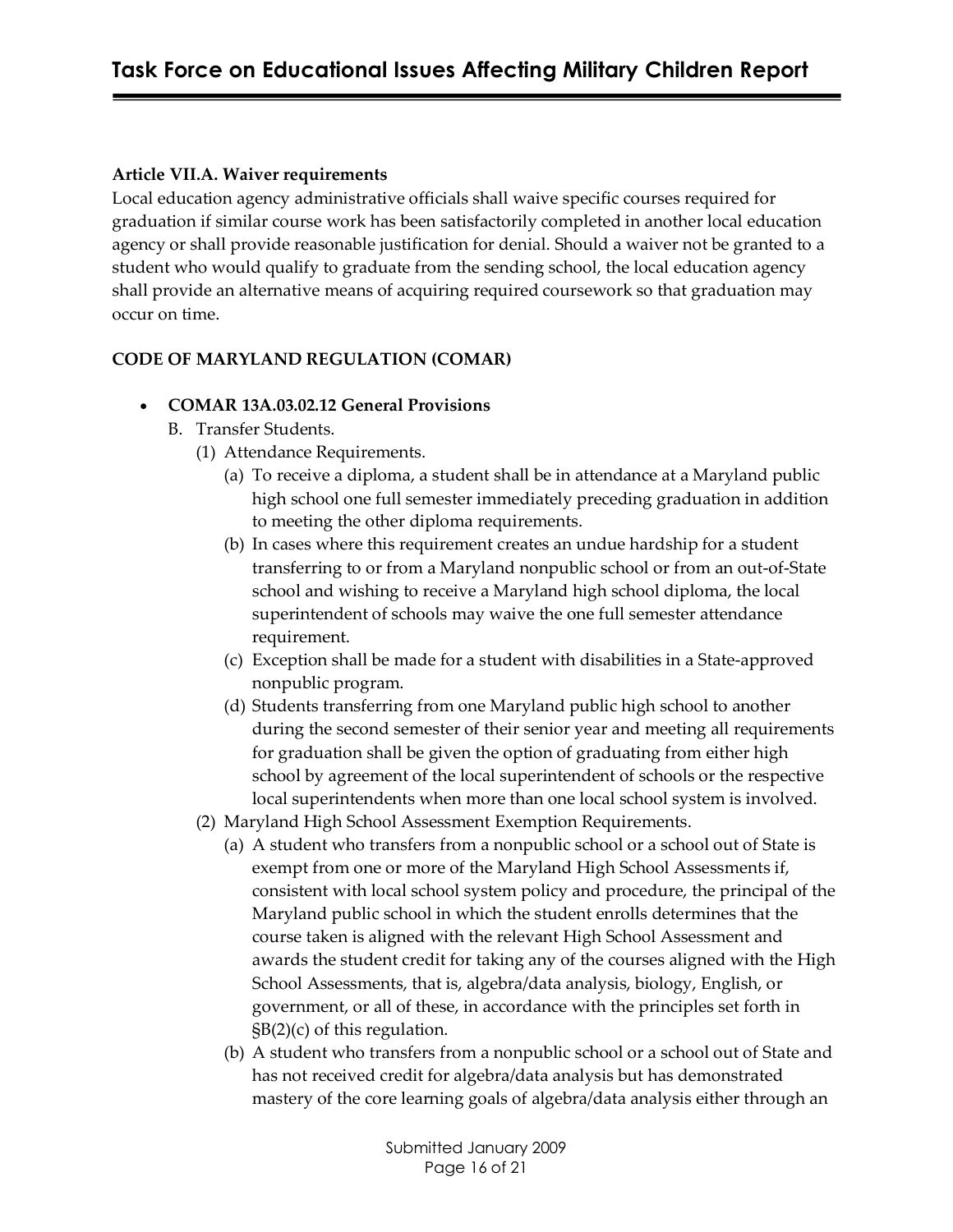evaluation or successful completion of subsequent mathematics courses for which algebra/data analysis is a prerequisite is exempt from the Maryland High School Assessment for algebra/data analysis.

- (c) To award credit for taking any of the courses aligned with the High School Assessments, that is, algebra/data analysis, biology, English, or government, a principal shall determine through the following considerations whether the transfer student demonstrates subject matter knowledge aligned with the content standards for the subject:
	- (i) Administration of standardized tests and examinations;
	- (ii) Observation of the student in the classroom;
	- (iii)Use of interviews that are focused around the studentʹs demonstration of course content knowledge and performance levels; and
	- (iv)Inspection of transcripts, report cards, and other documentation.
- (d) A student who transfers from a nonpublic school or from a school out of State into a local school system after the first semester of his or her senior year is exempt from the Maryland High School Assessment Requirements.
- (e) The exemption provided in §B(2)(d) of this regulation does not apply to a student with disabilities in a State‑approved nonpublic program.
- (3) Local Graduation Requirements. A student who enters a local school system in his or her senior year shall be granted a waiver from locally established graduation requirements unless the student chooses to fulfill the requirements.
- (4) Unavailability of Official Transcript. If the transcript of record is not available, a local superintendent of schools or designee shall determine the appropriate placement of the student within the high school program by an evaluation of the student that shall include one or more of the following:
	- (a) Administration of standardized tests and examination;
	- (b) Observation of the student in a classroom setting;
	- (c) Use of interviews that are focused around the studentʹs demonstration of course content knowledge and performance levels;
	- (d) Inspection of report cards and other documentation.

### **Article VII.B. Exit exams**

States shall accept:

- 1) exit or end-of-course exams required for graduation from the sending state; or
- 2) national norm referenced achievement tests; or
- 3) alternative testing, in lieu of testing requirements for graduation in the receiving state.

In the event the above alternatives cannot be accommodated by the receiving state for a student transferring in his or her Senior year, then the provisions of Article VII, Section C shall apply.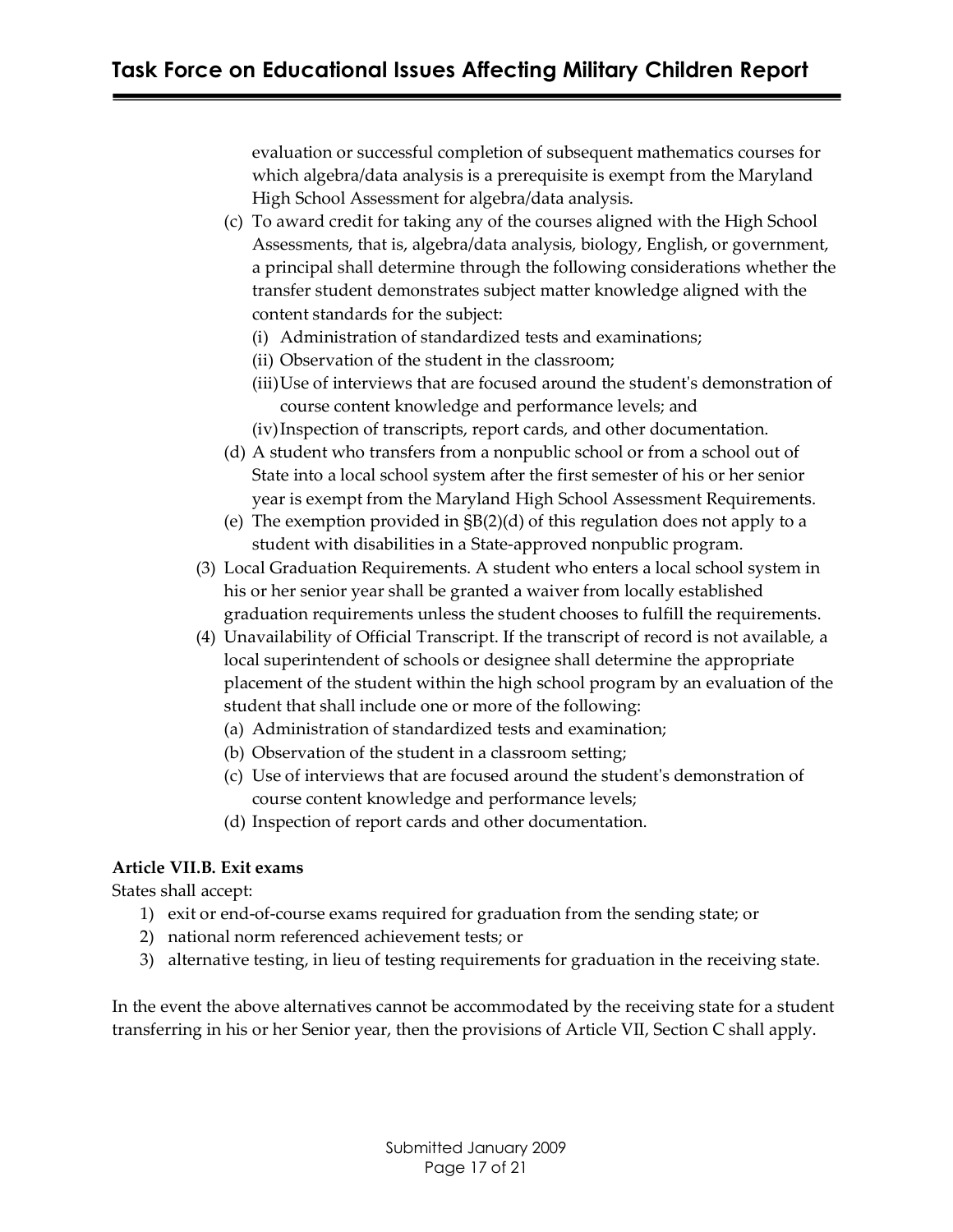#### **CODE OF MARYLAND REGULATION (COMAR)**

#### · **COMAR 13A.03.02.12 General Provisions**

- B. Transfer Students.
	- (1) Attendance Requirements.
		- (a) To receive a diploma, a student shall be in attendance at a Maryland public high school one full semester immediately preceding graduation in addition to meeting the other diploma requirements.
		- (b) In cases where this requirement creates an undue hardship for a student transferring to or from a Maryland nonpublic school or from an out‑of‑State school and wishing to receive a Maryland high school diploma, the local superintendent of schools may waive the one full semester attendance requirement.
		- (c) Exception shall be made for a student with disabilities in a State‑approved nonpublic program.
		- (d) Students transferring from one Maryland public high school to another during the second semester of their senior year and meeting all requirements for graduation shall be given the option of graduating from either high school by agreement of the local superintendent of schools or the respective local superintendents when more than one local school system is involved.
	- (2) Maryland High School Assessment Exemption Requirements.
		- (a) A student who transfers from a nonpublic school or a school out of State is exempt from one or more of the Maryland High School Assessments if, consistent with local school system policy and procedure, the principal of the Maryland public school in which the student enrolls determines that the course taken is aligned with the relevant High School Assessment and awards the student credit for taking any of the courses aligned with the High School Assessments, that is, algebra/data analysis, biology, English, or government, or all of these, in accordance with the principles set forth in §B(2)(c) of this regulation.
		- (b) A student who transfers from a nonpublic school or a school out of State and has not received credit for algebra/data analysis but has demonstrated mastery of the core learning goals of algebra/data analysis either through an evaluation or successful completion of subsequent mathematics courses for which algebra/data analysis is a prerequisite is exempt from the Maryland High School Assessment for algebra/data analysis.
		- (c) To award credit for taking any of the courses aligned with the High School Assessments, that is, algebra/data analysis, biology, English, or government, a principal shall determine through the following considerations whether the transfer student demonstrates subject matter knowledge aligned with the content standards for the subject:
			- (v) Administration of standardized tests and examinations;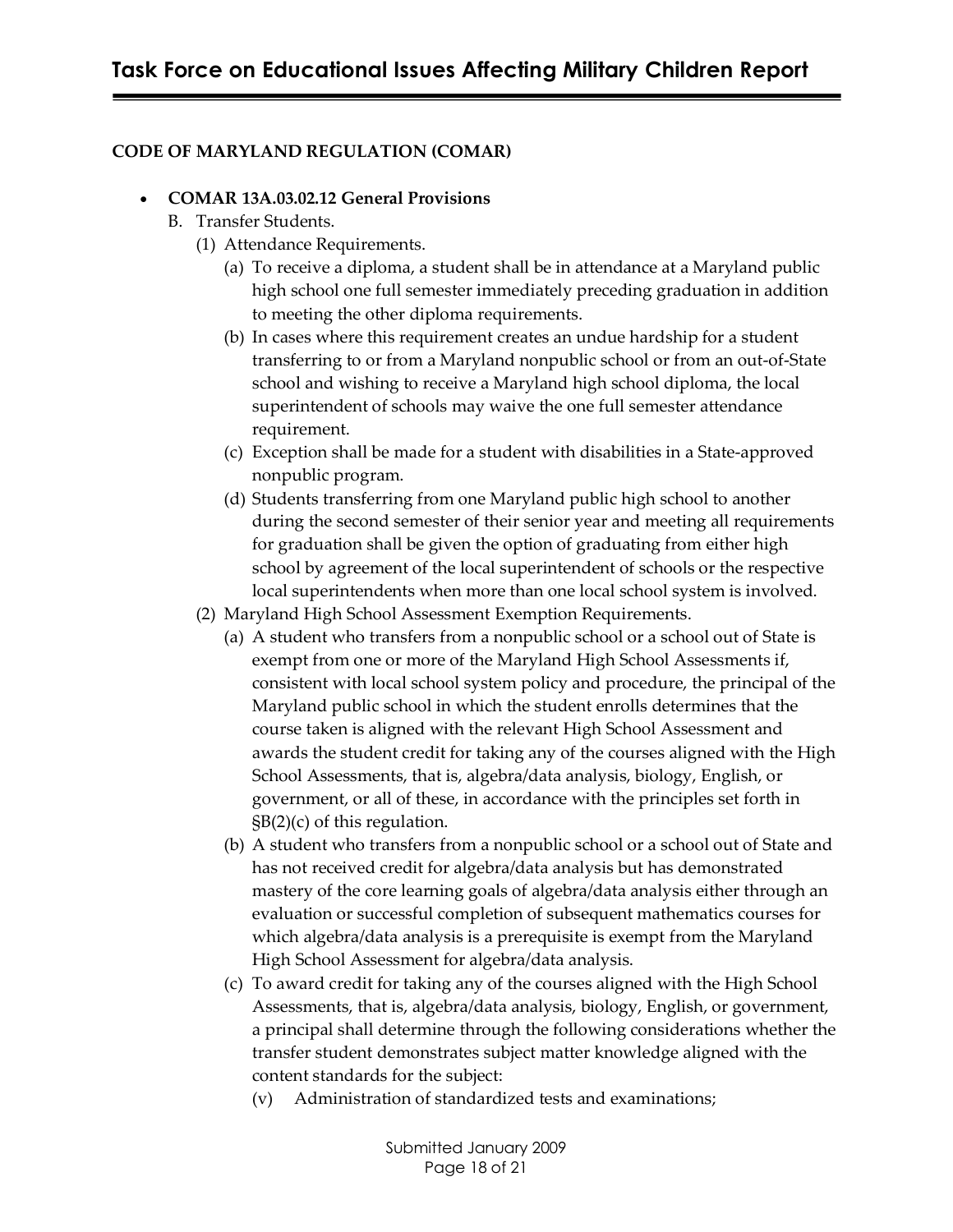- (vi) Observation of the student in the classroom;
- (vii) Use of interviews that are focused around the studentʹs demonstration of course content knowledge and performance levels; and
- (viii) Inspection of transcripts, report cards, and other documentation.
- (d) A student who transfers from a nonpublic school or from a school out of State into a local school system after the first semester of his or her senior year is exempt from the Maryland High School Assessment Requirements.
- (e) The exemption provided in §B(2)(d) of this regulation does not apply to a student with disabilities in a State‑approved nonpublic program.
- (3) Local Graduation Requirements. A student who enters a local school system in his or her senior year shall be granted a waiver from locally established graduation requirements unless the student chooses to fulfill the requirements.
- (4) Unavailability of Official Transcript. If the transcript of record is not available, a local superintendent of schools or designee shall determine the appropriate placement of the student within the high school program by an evaluation of the student that shall include one or more of the following:
	- (a) Administration of standardized tests and examination;
	- (b) Observation of the student in a classroom setting;
	- (c) Use of interviews that are focused around the studentʹs demonstration of course content knowledge and performance levels;
	- (d) Inspection of report cards and other documentation.

#### **Article VII.C. Transfers during Senior year**

Should a military student transferring at the beginning or during his or her Senior year be ineligible to graduate from the receiving local education agency after all alternatives have been considered, the sending and receiving local education agencies shall ensure the receipt of a diploma from the sending local education agency, if the student meets the graduation requirements of the sending local education agency. In the event that one of the states in question is not a member of this compact, the member state shall use best efforts to facilitate the on‑time graduation of the student in accordance with Sections A and B of this Article.

#### **CODE OF MARYLAND REGULATION (COMAR)**

#### · **COMAR 13A.03.02.12 General Provisions**

- B. Transfer Students.
	- (1) Attendance Requirements.
		- (a) To receive a diploma, a student shall be in attendance at a Maryland public high school one full semester immediately preceding graduation in addition to meeting the other diploma requirements.
		- (b) In cases where this requirement creates an undue hardship for a student transferring to or from a Maryland nonpublic school or from an out‑of‑State school and wishing to receive a Maryland high school diploma, the local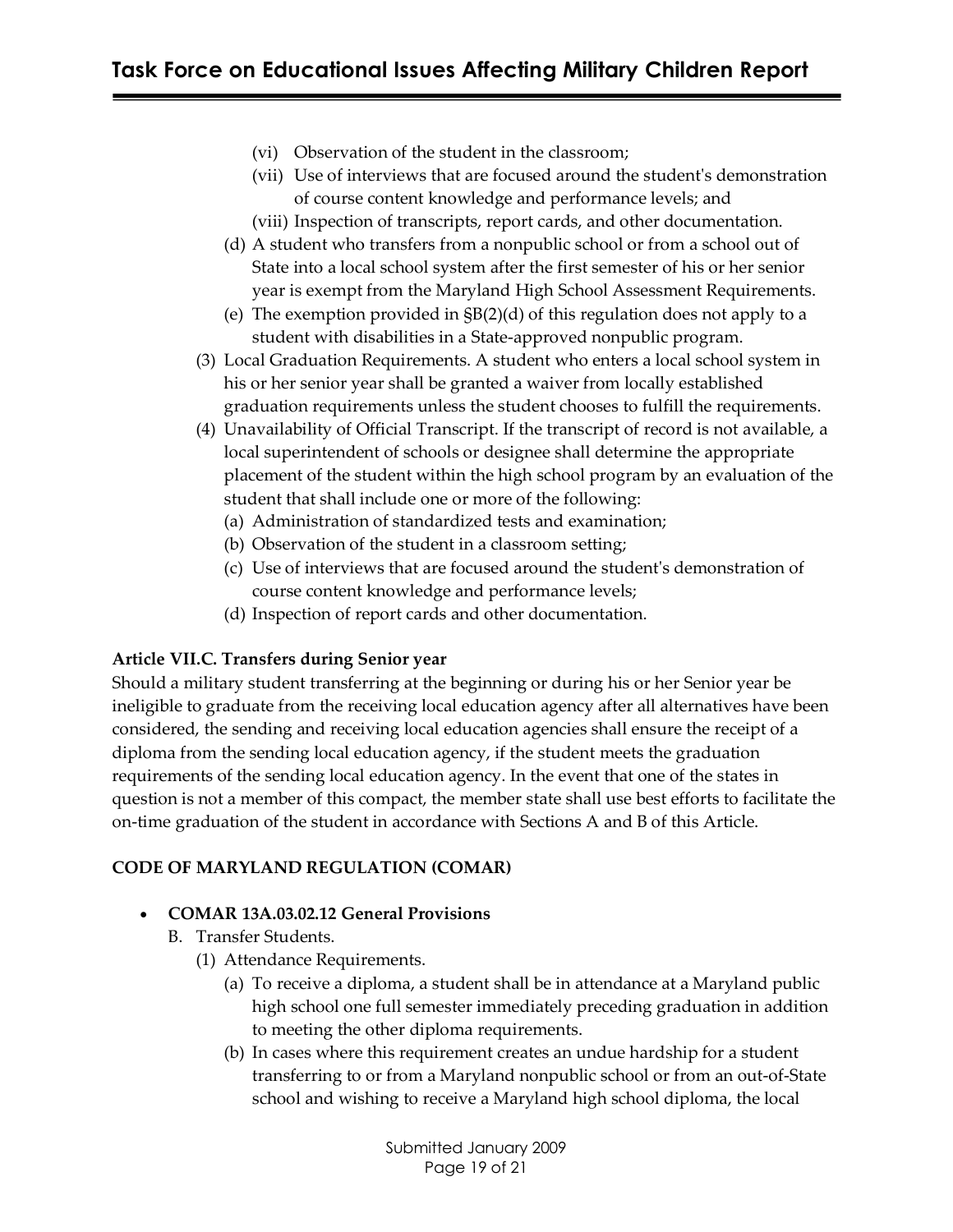superintendent of schools may waive the one full semester attendance requirement.

- (c) Exception shall be made for a student with disabilities in a State‑approved nonpublic program.
- (d) Students transferring from one Maryland public high school to another during the second semester of their senior year and meeting all requirements for graduation shall be given the option of graduating from either high school by agreement of the local superintendent of schools or the respective local superintendents when more than one local school system is involved.
- (2) Maryland High School Assessment Exemption Requirements.
	- (a) A student who transfers from a nonpublic school or a school out of State is exempt from one or more of the Maryland High School Assessments if, consistent with local school system policy and procedure, the principal of the Maryland public school in which the student enrolls determines that the course taken is aligned with the relevant High School Assessment and awards the student credit for taking any of the courses aligned with the High School Assessments, that is, algebra/data analysis, biology, English, or government, or all of these, in accordance with the principles set forth in §B(2)(c) of this regulation.
	- (b) A student who transfers from a nonpublic school or a school out of State and has not received credit for algebra/data analysis but has demonstrated mastery of the core learning goals of algebra/data analysis either through an evaluation or successful completion of subsequent mathematics courses for which algebra/data analysis is a prerequisite is exempt from the Maryland High School Assessment for algebra/data analysis.
	- (c) To award credit for taking any of the courses aligned with the High School Assessments, that is, algebra/data analysis, biology, English, or government, a principal shall determine through the following considerations whether the transfer student demonstrates subject matter knowledge aligned with the content standards for the subject:
		- (ix) Administration of standardized tests and examinations;
		- (x) Observation of the student in the classroom;
		- (xi) Use of interviews that are focused around the studentʹs demonstration of course content knowledge and performance levels; and
		- (xii) Inspection of transcripts, report cards, and other documentation.
	- (d) A student who transfers from a nonpublic school or from a school out of State into a local school system after the first semester of his or her senior year is exempt from the Maryland High School Assessment Requirements.
	- (e) The exemption provided in §B(2)(d) of this regulation does not apply to a student with disabilities in a State‑approved nonpublic program.